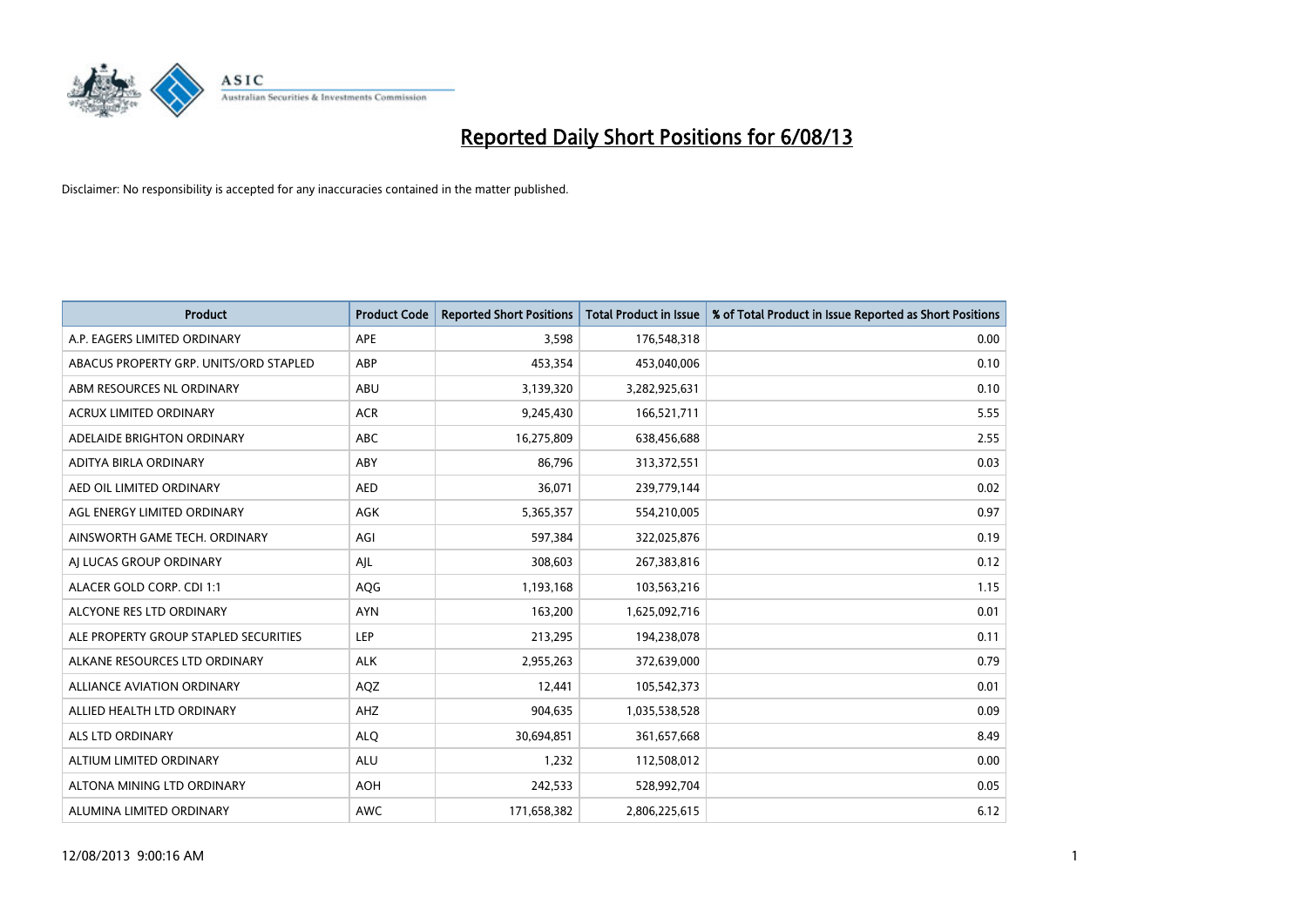

| <b>Product</b>                          | <b>Product Code</b> | <b>Reported Short Positions</b> | <b>Total Product in Issue</b> | % of Total Product in Issue Reported as Short Positions |
|-----------------------------------------|---------------------|---------------------------------|-------------------------------|---------------------------------------------------------|
| AMALGAMATED HOLDINGS ORDINARY           | AHD                 | 1,612                           | 157,759,109                   | 0.00                                                    |
| AMCOM TELECOMM. ORDINARY                | AMM                 | 1,316,815                       | 244,557,101                   | 0.54                                                    |
| AMCOR LIMITED ORDINARY                  | AMC                 | 3,348,691                       | 1,206,684,923                 | 0.28                                                    |
| AMP LIMITED ORDINARY                    | AMP                 | 21,483,988                      | 2,944,564,649                 | 0.73                                                    |
| AMPELLA MINING ORDINARY                 | <b>AMX</b>          | 365,381                         | 248,000,493                   | 0.15                                                    |
| ANGLOGOLD ASHANTI CDI 5:1               | AGG                 | $\mathbf{1}$                    | 89,207,765                    | 0.00                                                    |
| ANSELL LIMITED ORDINARY                 | <b>ANN</b>          | 10,687,140                      | 130,617,963                   | 8.18                                                    |
| ANTARES ENERGY LTD ORDINARY             | AZZ                 | 392,400                         | 255,000,000                   | 0.15                                                    |
| ANZ BANKING GRP LTD ORDINARY            | ANZ                 | 13,011,866                      | 2,743,487,440                 | 0.47                                                    |
| APA GROUP STAPLED SECURITIES            | <b>APA</b>          | 12,210,062                      | 835,750,807                   | 1.46                                                    |
| APN NEWS & MEDIA ORDINARY               | <b>APN</b>          | 18,971,562                      | 661,526,586                   | 2.87                                                    |
| AQUARIUS PLATINUM. ORDINARY             | AQP                 | 7,981,880                       | 486,851,336                   | 1.64                                                    |
| AQUILA RESOURCES ORDINARY               | <b>AQA</b>          | 14,192,218                      | 411,804,442                   | 3.45                                                    |
| ARAFURA RESOURCE LTD ORDINARY           | ARU                 | 8,367                           | 441,270,644                   | 0.00                                                    |
| ARB CORPORATION ORDINARY                | <b>ARP</b>          | 625,151                         | 72,481,302                    | 0.86                                                    |
| ARDENT LEISURE GROUP STAPLED SECURITIES | AAD                 | 3,269,926                       | 397,803,987                   | 0.82                                                    |
| ARENA REIT ORDINARY UNITS               | <b>ARF</b>          | 1,091,670                       | 206,342,963                   | 0.53                                                    |
| ARISTOCRAT LEISURE ORDINARY             | <b>ALL</b>          | 7,291,868                       | 551,418,047                   | 1.32                                                    |
| ARRIUM LTD ORDINARY                     | ARI                 | 25,379,994                      | 1,355,433,903                 | 1.87                                                    |
| ASCIANO LIMITED ORDINARY                | <b>AIO</b>          | 19,083,329                      | 975,385,664                   | 1.96                                                    |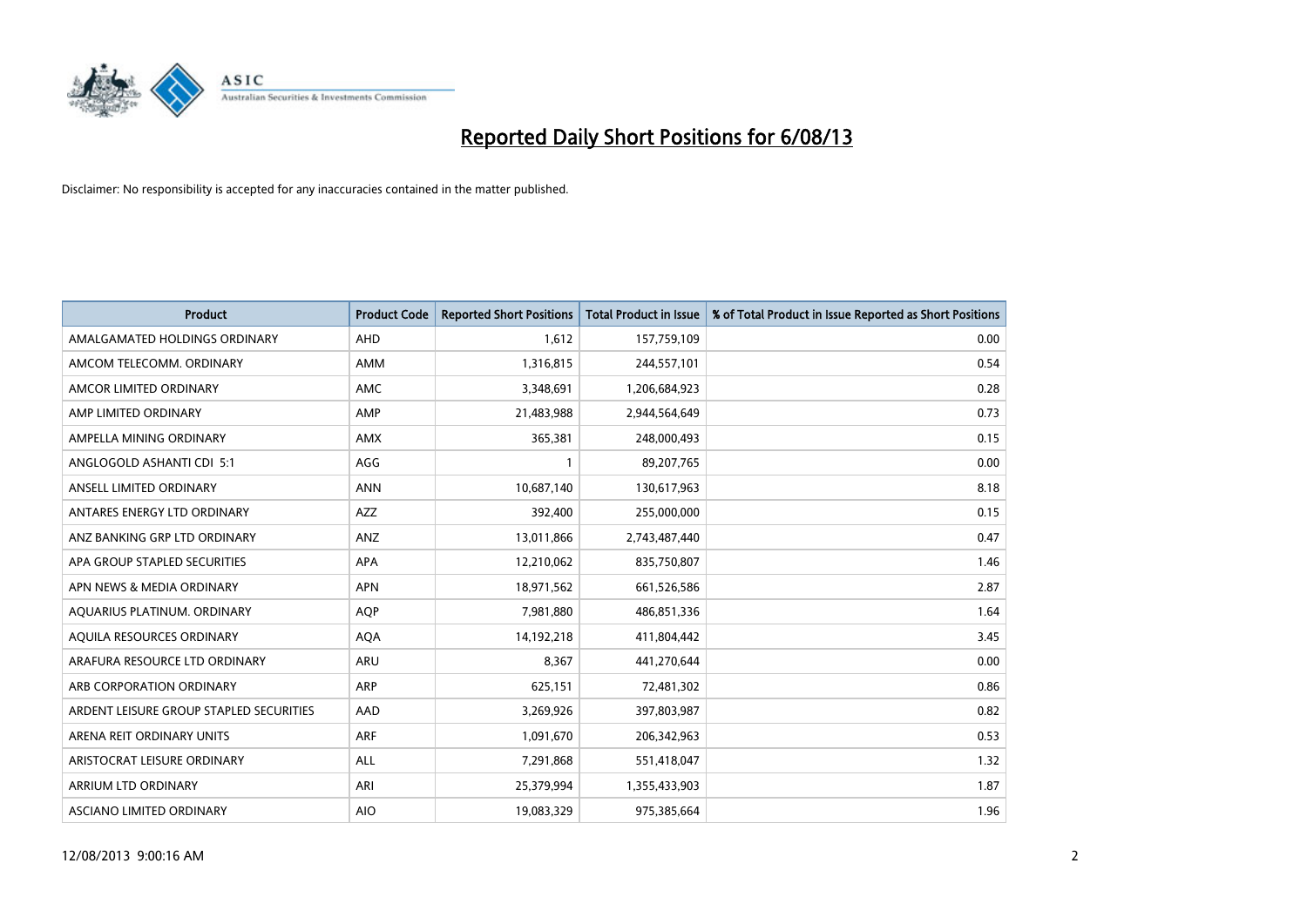

| <b>Product</b>                            | <b>Product Code</b> | <b>Reported Short Positions</b> | <b>Total Product in Issue</b> | % of Total Product in Issue Reported as Short Positions |
|-------------------------------------------|---------------------|---------------------------------|-------------------------------|---------------------------------------------------------|
| ASG GROUP LIMITED ORDINARY                | <b>ASZ</b>          | 1,196,603                       | 206,720,839                   | 0.58                                                    |
| ASPEN GROUP ORD/UNITS STAPLED             | <b>APZ</b>          | 393,929                         | 1,192,665,422                 | 0.03                                                    |
| ASTRO JAP PROP GROUP STAPLED US PROHIBIT. | AJA                 | 9,295                           | 67,211,752                    | 0.01                                                    |
| ASX LIMITED ORDINARY                      | ASX                 | 2,029,578                       | 193,595,162                   | 1.05                                                    |
| ATLAS IRON LIMITED ORDINARY               | <b>AGO</b>          | 35,407,860                      | 909,718,409                   | 3.89                                                    |
| AURIZON HOLDINGS LTD ORDINARY             | AZJ                 | 2,717,902                       | 2,137,284,503                 | 0.13                                                    |
| AURORA OIL & GAS ORDINARY                 | <b>AUT</b>          | 5,202,453                       | 447,885,778                   | 1.16                                                    |
| AUSDRILL LIMITED ORDINARY                 | ASL                 | 25,233,580                      | 312,277,224                   | 8.08                                                    |
| AUSENCO LIMITED ORDINARY                  | AAX                 | 1,539,174                       | 123,527,574                   | 1.25                                                    |
| <b>AUSTAL LIMITED ORDINARY</b>            | ASB                 | 369,265                         | 346,007,639                   | 0.11                                                    |
| AUSTBROKERS HOLDINGS ORDINARY             | <b>AUB</b>          | 4,299                           | 58,148,980                    | 0.01                                                    |
| AUSTIN ENGINEERING ORDINARY               | <b>ANG</b>          | 382,248                         | 73,164,403                    | 0.52                                                    |
| AUSTRALAND PROPERTY STAPLED SECURITY      | <b>ALZ</b>          | 1,201,210                       | 578,324,670                   | 0.21                                                    |
| AUSTRALIAN AGRICULT. ORDINARY             | AAC                 | 2,575,075                       | 313,113,358                   | 0.82                                                    |
| AUSTRALIAN INFR LTD ORDINARY              | <b>AIX</b>          | 62,111                          | 620,733,944                   | 0.01                                                    |
| AUSTRALIAN PHARM. ORDINARY                | API                 | 137,481                         | 488,115,883                   | 0.03                                                    |
| AUTOMOTIVE HOLDINGS ORDINARY              | AHE                 | 594,086                         | 260,579,682                   | 0.23                                                    |
| AVJENNINGS LIMITED ORDINARY               | <b>AVJ</b>          | 2,169,947                       | 384,423,851                   | 0.56                                                    |
| AWE LIMITED ORDINARY                      | <b>AWE</b>          | 1,431,271                       | 522,116,985                   | 0.27                                                    |
| BANDANNA ENERGY ORDINARY                  | <b>BND</b>          | 22,871,623                      | 528,481,199                   | 4.33                                                    |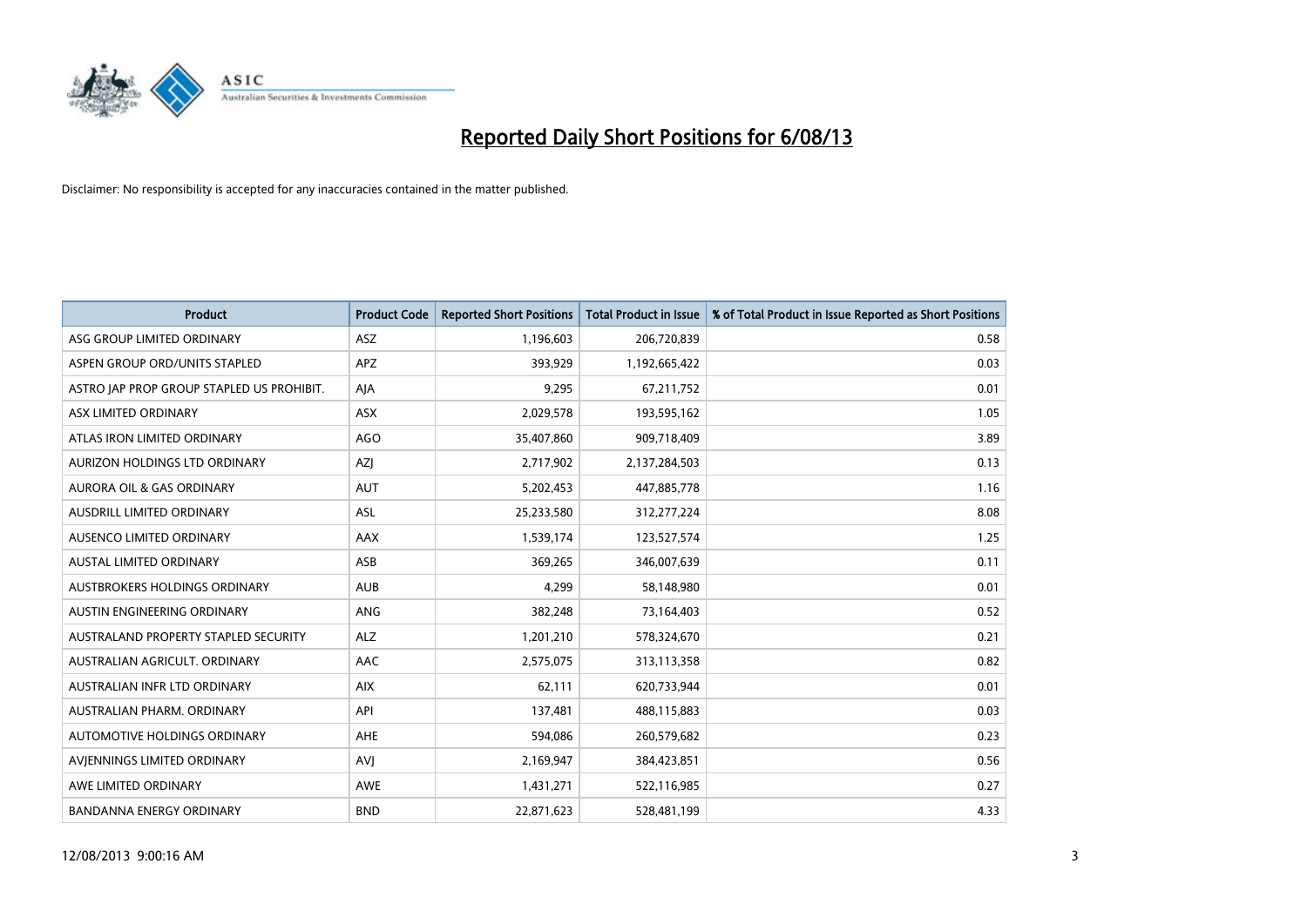

| <b>Product</b>                                | <b>Product Code</b> | <b>Reported Short Positions</b> | <b>Total Product in Issue</b> | % of Total Product in Issue Reported as Short Positions |
|-----------------------------------------------|---------------------|---------------------------------|-------------------------------|---------------------------------------------------------|
| BANK OF QUEENSLAND. ORDINARY                  | <b>BOQ</b>          | 5,516,958                       | 319,809,993                   | 1.73                                                    |
| <b>BASE RES LIMITED ORDINARY</b>              | <b>BSE</b>          | 3,752,550                       | 561,840,029                   | 0.67                                                    |
| BATHURST RES NZ LTD ORDINARY                  | <b>BRL</b>          | 42,030,529                      | 699,247,997                   | 6.01                                                    |
| BC IRON LIMITED ORDINARY                      | <b>BCI</b>          | 428,027                         | 123,453,630                   | 0.35                                                    |
| BEACH ENERGY LIMITED ORDINARY                 | <b>BPT</b>          | 23,449,556                      | 1,269,399,183                 | 1.85                                                    |
| BEADELL RESOURCE LTD ORDINARY                 | <b>BDR</b>          | 56,228,909                      | 788,277,280                   | 7.13                                                    |
| BEGA CHEESE LTD ORDINARY                      | <b>BGA</b>          | 7,330                           | 151,866,050                   | 0.00                                                    |
| BENDIGO AND ADELAIDE ORDINARY                 | <b>BEN</b>          | 13,698,303                      | 407,213,324                   | 3.36                                                    |
| BERKELEY RESOURCES ORDINARY                   | <b>BKY</b>          | 588,351                         | 179,393,323                   | 0.33                                                    |
| <b>BHP BILLITON LIMITED ORDINARY</b>          | <b>BHP</b>          | 10,207,834                      | 3,211,691,105                 | 0.32                                                    |
| <b>BILLABONG ORDINARY</b>                     | <b>BBG</b>          | 15,602,894                      | 478,944,292                   | 3.26                                                    |
| BLACKMORES LIMITED ORDINARY                   | <b>BKL</b>          | 6,044                           | 16,973,764                    | 0.04                                                    |
| <b>BLACKTHORN RESOURCES ORD US PROHIBITED</b> | <b>BTR</b>          | 326,990                         | 164,285,950                   | 0.20                                                    |
| <b>BLUESCOPE STEEL LTD ORDINARY</b>           | <b>BSL</b>          | 1,982,856                       | 558,243,305                   | 0.36                                                    |
| <b>BOART LONGYEAR ORDINARY</b>                | <b>BLY</b>          | 42,878,345                      | 461,163,412                   | 9.30                                                    |
| BORAL LIMITED. ORDINARY                       | <b>BLD</b>          | 53,374,583                      | 774,000,641                   | 6.90                                                    |
| <b>BRADKEN LIMITED ORDINARY</b>               | <b>BKN</b>          | 16,115,709                      | 169,240,662                   | 9.52                                                    |
| <b>BRAMBLES LIMITED ORDINARY</b>              | <b>BXB</b>          | 2,240,114                       | 1,557,425,757                 | 0.14                                                    |
| <b>BREVILLE GROUP LTD ORDINARY</b>            | <b>BRG</b>          | 6,108,651                       | 130,095,322                   | 4.70                                                    |
| <b>BRICKWORKS LIMITED ORDINARY</b>            | <b>BKW</b>          | 8,007                           | 147,818,132                   | 0.01                                                    |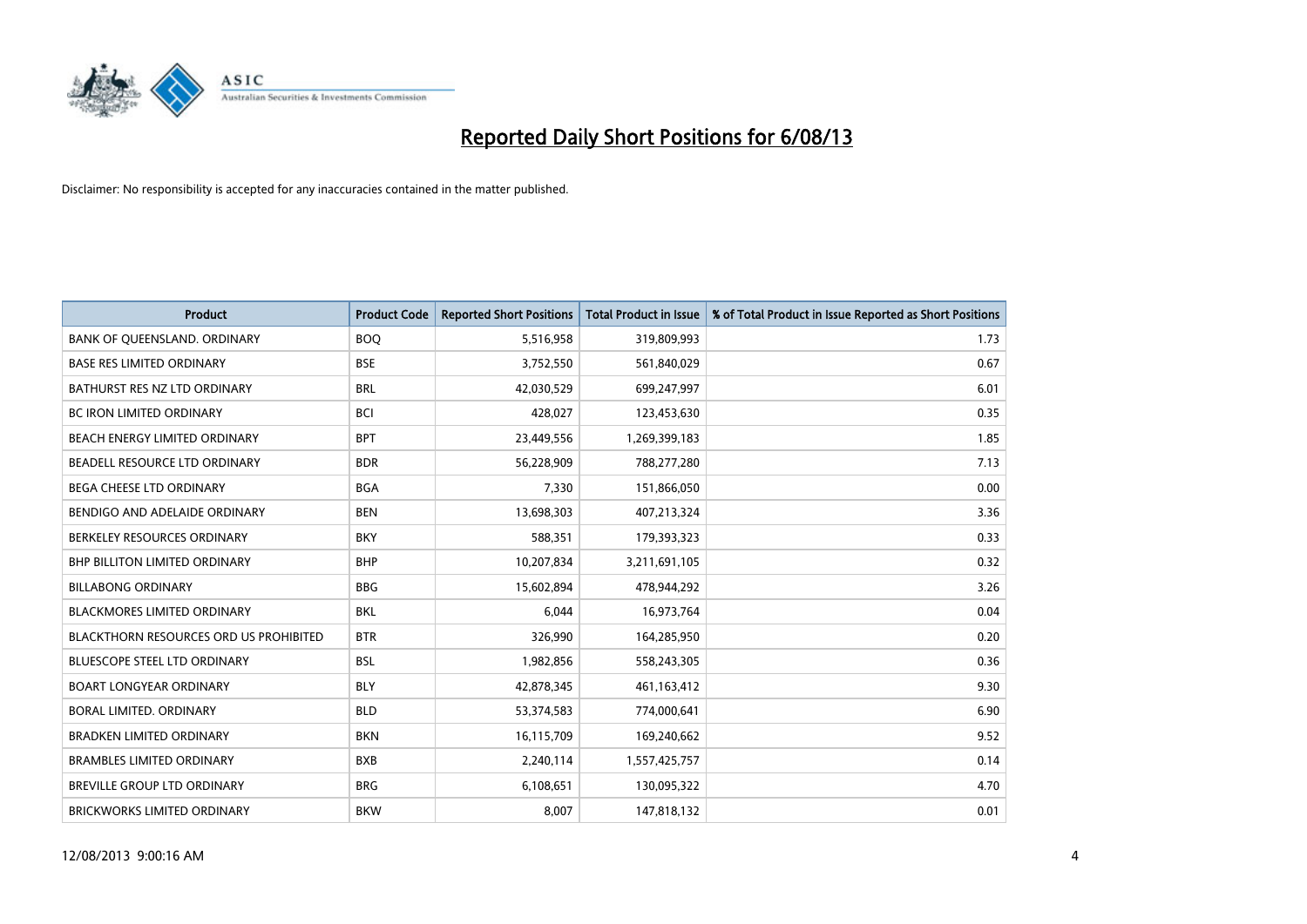

| <b>Product</b>                          | <b>Product Code</b> | <b>Reported Short Positions</b> | <b>Total Product in Issue</b> | % of Total Product in Issue Reported as Short Positions |
|-----------------------------------------|---------------------|---------------------------------|-------------------------------|---------------------------------------------------------|
| <b>BROCKMAN MINING LTD ORDINARY</b>     | <b>BCK</b>          | 90,995                          | 7,894,482,131                 | 0.00                                                    |
| BT INVESTMENT MNGMNT ORDINARY           | <b>BTT</b>          | 60,134                          | 278,100,237                   | 0.02                                                    |
| <b>BUCCANEER ENERGY LTD ORDINARY</b>    | <b>BCC</b>          | 500,000                         | 2,398,671,956                 | 0.02                                                    |
| <b>BURU ENERGY ORDINARY</b>             | <b>BRU</b>          | 16,541,077                      | 274,036,429                   | 6.04                                                    |
| <b>BWP TRUST ORDINARY UNITS</b>         | <b>BWP</b>          | 7,049,593                       | 537,753,954                   | 1.31                                                    |
| <b>CABCHARGE AUSTRALIA ORDINARY</b>     | CAB                 | 11,028,752                      | 120,430,683                   | 9.16                                                    |
| CALTEX AUSTRALIA ORDINARY               | <b>CTX</b>          | 1,671,053                       | 270,000,000                   | 0.62                                                    |
| CAPE LAMBERT RES LTD ORDINARY           | <b>CFE</b>          | 19,764                          | 679,691,942                   | 0.00                                                    |
| <b>CARBON ENERGY ORDINARY</b>           | <b>CNX</b>          | 4,533                           | 786,889,705                   | 0.00                                                    |
| <b>CARDNO LIMITED ORDINARY</b>          | CDD                 | 11,006,839                      | 143,726,327                   | 7.66                                                    |
| <b>CARINDALE PROPERTY UNIT</b>          | <b>CDP</b>          | 9,457                           | 70,000,000                    | 0.01                                                    |
| CARNARVON PETROLEUM ORDINARY            | <b>CVN</b>          | 39,246                          | 934,109,501                   | 0.00                                                    |
| CARSALES.COM LTD ORDINARY               | <b>CRZ</b>          | 2,159,715                       | 236,201,964                   | 0.91                                                    |
| <b>CASH CONVERTERS ORDINARY</b>         | CCV                 | 2,949,564                       | 423,861,025                   | 0.70                                                    |
| CEDAR WOODS PROP. ORDINARY              | <b>CWP</b>          | 61,941                          | 73,359,551                    | 0.08                                                    |
| CENTRAL PETROLEUM ORDINARY              | <b>CTP</b>          | 756,248                         | 1,546,078,845                 | 0.05                                                    |
| CERAMIC FUEL CELLS ORDINARY             | <b>CFU</b>          | 358,064                         | 1,591,941,620                 | 0.02                                                    |
| CFS RETAIL TRUST GRP STAPLED SECURITIES | <b>CFX</b>          | 66,049,631                      | 2,828,495,659                 | 2.34                                                    |
| CHALLENGER DIV.PRO. STAPLED UNITS       | <b>CDI</b>          | 1,446                           | 214,101,013                   | 0.00                                                    |
| CHALLENGER LIMITED ORDINARY             | <b>CGF</b>          | 3,462,356                       | 530,862,585                   | 0.65                                                    |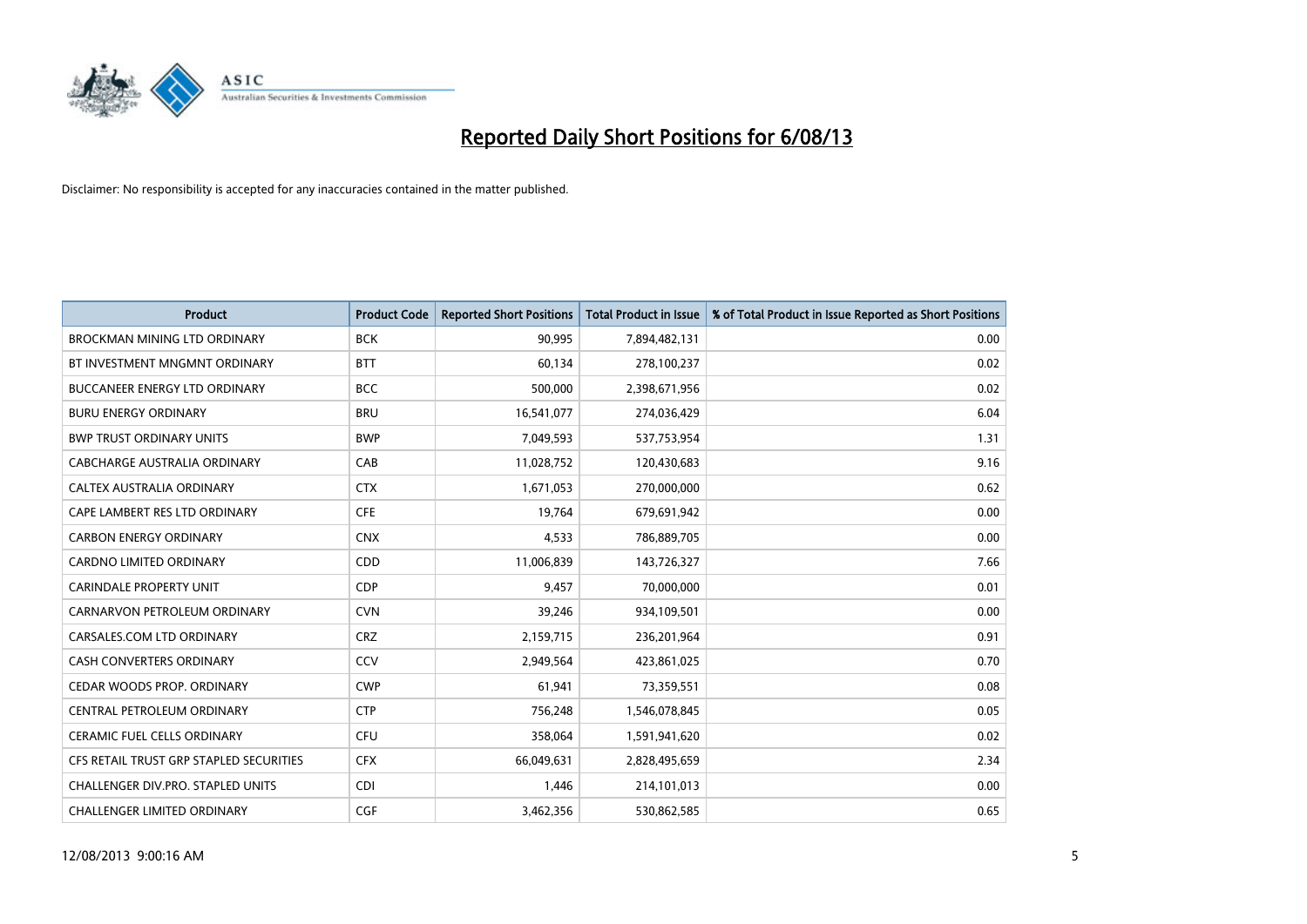

| <b>Product</b>                          | <b>Product Code</b> | <b>Reported Short Positions</b> | <b>Total Product in Issue</b> | % of Total Product in Issue Reported as Short Positions |
|-----------------------------------------|---------------------|---------------------------------|-------------------------------|---------------------------------------------------------|
| CHANDLER MACLEOD LTD ORDINARY           | <b>CMG</b>          | 209,408                         | 469,679,390                   | 0.04                                                    |
| CHARTER HALL GROUP STAPLED US PROHIBIT. | <b>CHC</b>          | 270,703                         | 302,262,312                   | 0.09                                                    |
| <b>CHARTER HALL RETAIL UNITS</b>        | <b>COR</b>          | 3,747,421                       | 337,582,974                   | 1.11                                                    |
| <b>CHORUS LIMITED ORDINARY</b>          | <b>CNU</b>          | 46,596                          | 389,299,049                   | 0.01                                                    |
| CITIGOLD CORP LTD ORDINARY              | <b>CTO</b>          | 153,427                         | 1,352,907,765                 | 0.01                                                    |
| <b>CLOUGH LIMITED ORDINARY</b>          | <b>CLO</b>          | 565,397                         | 777,090,670                   | 0.07                                                    |
| COAL OF AFRICA LTD ORDINARY             | <b>CZA</b>          | 426                             | 1,048,368,613                 | 0.00                                                    |
| COALSPUR MINES LTD ORDINARY             | <b>CPL</b>          | 9,537,860                       | 641,244,435                   | 1.49                                                    |
| COCA-COLA AMATIL ORDINARY               | <b>CCL</b>          | 13,481,787                      | 763,590,249                   | 1.77                                                    |
| <b>COCHLEAR LIMITED ORDINARY</b>        | <b>COH</b>          | 5,292,171                       | 57,040,932                    | 9.28                                                    |
| COCKATOO COAL ORDINARY                  | <b>COK</b>          | 9,326,798                       | 1,021,101,465                 | 0.91                                                    |
| CODAN LIMITED ORDINARY                  | <b>CDA</b>          | 747,129                         | 176,926,104                   | 0.42                                                    |
| <b>COFFEY INTERNATIONAL ORDINARY</b>    | <b>COF</b>          | 1,917                           | 255,833,165                   | 0.00                                                    |
| <b>COLLINS FOODS LTD ORDINARY</b>       | <b>CKF</b>          | 531,042                         | 93,000,003                    | 0.57                                                    |
| COMMONWEALTH BANK, ORDINARY             | <b>CBA</b>          | 12,417,474                      | 1,611,928,836                 | 0.77                                                    |
| <b>COMMONWEALTH PROP ORDINARY UNITS</b> | <b>CPA</b>          | 45,086,484                      | 2,347,003,413                 | 1.92                                                    |
| <b>COMPASS RESOURCES ORDINARY</b>       | <b>CMR</b>          | 7,472                           | 1,403,744,100                 | 0.00                                                    |
| <b>COMPUTERSHARE LTD ORDINARY</b>       | <b>CPU</b>          | 7,299,148                       | 556,203,079                   | 1.31                                                    |
| <b>CORP TRAVEL LIMITED ORDINARY</b>     | <b>CTD</b>          | 209,094                         | 78,081,184                    | 0.27                                                    |
| <b>CREDIT CORP GROUP ORDINARY</b>       | <b>CCP</b>          | 43,005                          | 45,932,899                    | 0.09                                                    |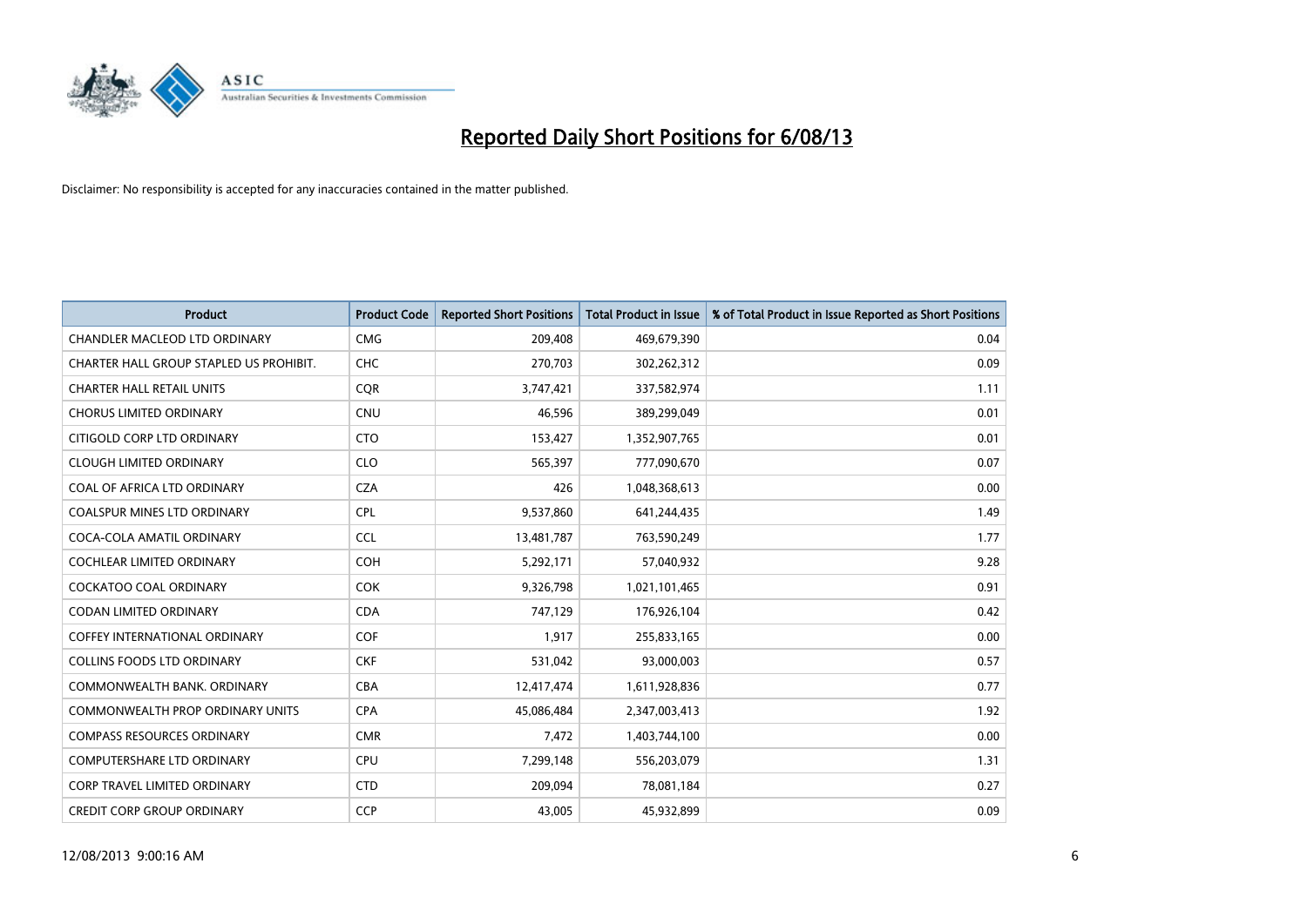

| <b>Product</b>                          | <b>Product Code</b> | <b>Reported Short Positions</b> | <b>Total Product in Issue</b> | % of Total Product in Issue Reported as Short Positions |
|-----------------------------------------|---------------------|---------------------------------|-------------------------------|---------------------------------------------------------|
| <b>CROMWELL PROP STAPLED SECURITIES</b> | <b>CMW</b>          | 844,585                         | 1,713,721,456                 | 0.05                                                    |
| <b>CROWE HORWATH AUS ORDINARY</b>       | <b>CRH</b>          | 1,150,290                       | 269,665,096                   | 0.43                                                    |
| <b>CROWN LIMITED ORDINARY</b>           | <b>CWN</b>          | 3,685,365                       | 728,394,185                   | 0.51                                                    |
| <b>CSG LIMITED ORDINARY</b>             | CSV                 | 56,089                          | 278,155,477                   | 0.02                                                    |
| <b>CSL LIMITED ORDINARY</b>             | <b>CSL</b>          | 1,433,372                       | 487,091,966                   | 0.29                                                    |
| <b>CSR LIMITED ORDINARY</b>             | <b>CSR</b>          | 34,989,135                      | 506,000,315                   | 6.91                                                    |
| <b>CUDECO LIMITED ORDINARY</b>          | CDU                 | 6,076,586                       | 205,017,174                   | 2.96                                                    |
| DART ENERGY LTD ORDINARY                | <b>DTE</b>          | 14,332,844                      | 878,789,752                   | 1.63                                                    |
| DATA#3 LIMITED ORDINARY                 | DTL                 | 103,685                         | 153,974,950                   | 0.07                                                    |
| DAVID JONES LIMITED ORDINARY            | <b>DJS</b>          | 62,479,689                      | 535,002,401                   | 11.68                                                   |
| <b>DECMIL GROUP LIMITED ORDINARY</b>    | <b>DCG</b>          | 3,306,173                       | 168,203,219                   | 1.97                                                    |
| DEEP YELLOW LIMITED ORDINARY            | <b>DYL</b>          | 840                             | 1,562,794,247                 | 0.00                                                    |
| DEXUS PROPERTY GROUP STAPLED UNITS      | <b>DXS</b>          | 15,542,784                      | 4,701,957,390                 | 0.33                                                    |
| DISCOVERY METALS LTD ORDINARY           | <b>DML</b>          | 12,430,457                      | 486,986,451                   | 2.55                                                    |
| DOMINO PIZZA ENTERPR ORDINARY           | <b>DMP</b>          | 321,137                         | 70,192,674                    | 0.46                                                    |
| DORAY MINERALS LTD ORDINARY             | <b>DRM</b>          | 57,921                          | 141,866,768                   | 0.04                                                    |
| DOWNER EDI LIMITED ORDINARY             | <b>DOW</b>          | 7,184,468                       | 433,409,429                   | 1.66                                                    |
| DRILLSEARCH ENERGY ORDINARY             | <b>DLS</b>          | 16,308,691                      | 427,753,371                   | 3.81                                                    |
| DUET GROUP STAPLED US PROHIBIT.         | <b>DUE</b>          | 10,391,453                      | 1,169,314,842                 | 0.89                                                    |
| <b>DULUXGROUP LIMITED ORDINARY</b>      | <b>DLX</b>          | 3,797,823                       | 377,019,430                   | 1.01                                                    |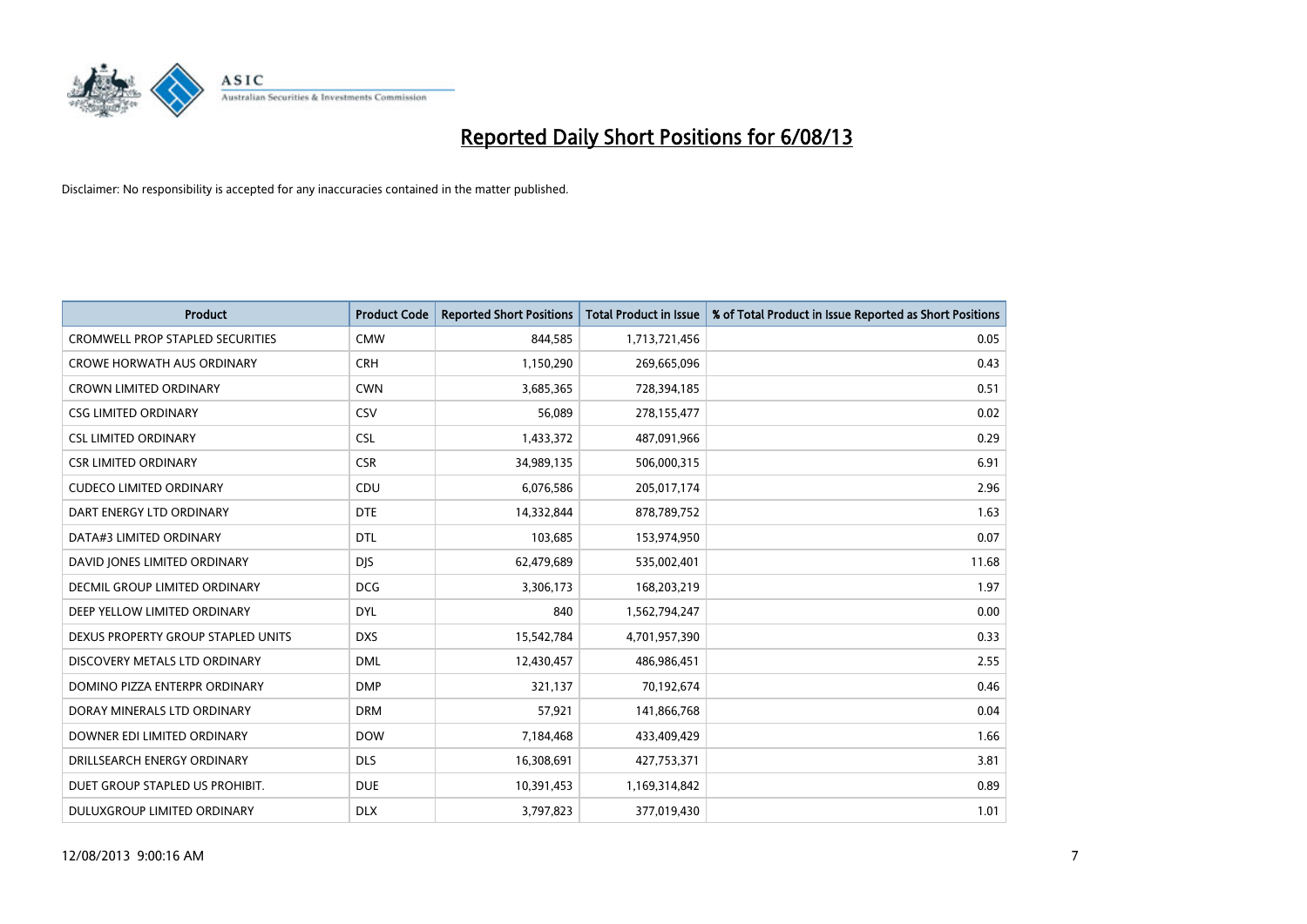

| <b>Product</b>                         | <b>Product Code</b> | <b>Reported Short Positions</b> | <b>Total Product in Issue</b> | % of Total Product in Issue Reported as Short Positions |
|----------------------------------------|---------------------|---------------------------------|-------------------------------|---------------------------------------------------------|
| <b>DWS LTD ORDINARY</b>                | <b>DWS</b>          | 414,150                         | 132,362,763                   | 0.31                                                    |
| ECHO ENTERTAINMENT ORDINARY            | EGP                 | 1,959,012                       | 825,672,730                   | 0.24                                                    |
| <b>ELDERS LIMITED ORDINARY</b>         | <b>ELD</b>          | 18,217,301                      | 455,013,329                   | 4.00                                                    |
| ELEMENTAL MINERALS ORDINARY            | <b>ELM</b>          | 54,999                          | 288,587,228                   | 0.02                                                    |
| ELEMENTOS LIMITED ORDINARY             | <b>ELT</b>          | 16                              | 165,775,576                   | 0.00                                                    |
| <b>EMECO HOLDINGS ORDINARY</b>         | <b>EHL</b>          | 22,136,789                      | 599,675,707                   | 3.69                                                    |
| <b>ENDEAVOUR MIN CORP CDI 1:1</b>      | <b>EVR</b>          | 458,201                         | 117,754,189                   | 0.39                                                    |
| ENERGY RESOURCES ORDINARY 'A'          | <b>ERA</b>          | 8,259,348                       | 517,725,062                   | 1.60                                                    |
| <b>ENERGY WORLD CORPOR, ORDINARY</b>   | <b>EWC</b>          | 24,338,639                      | 1,734,166,672                 | 1.40                                                    |
| <b>ENVESTRA LIMITED ORDINARY</b>       | <b>ENV</b>          | 6,090,853                       | 1,796,808,474                 | 0.34                                                    |
| EQUATORIAL RES LTD ORDINARY            | EQX                 | 8                               | 121,885,353                   | 0.00                                                    |
| ERM POWER LIMITED ORDINARY             | EPW                 | 395,992                         | 207,499,601                   | 0.19                                                    |
| ESERVGLOBAL LIMITED ORDINARY           | ESV                 | 7,126,045                       | 249,045,997                   | 2.86                                                    |
| EVOLUTION MINING LTD ORDINARY          | <b>EVN</b>          | 30,495,188                      | 708,092,989                   | 4.31                                                    |
| FAIRFAX MEDIA LTD ORDINARY             | <b>FXJ</b>          | 358,304,997                     | 2,351,955,725                 | 15.23                                                   |
| FANTASTIC HOLDINGS ORDINARY            | <b>FAN</b>          | 31,394                          | 103,068,398                   | 0.03                                                    |
| <b>FAR LTD ORDINARY</b>                | <b>FAR</b>          | 23,819,873                      | 2,499,846,742                 | 0.95                                                    |
| FEDERATION CNTRES ORD/UNIT STAPLED SEC | <b>FDC</b>          | 3,294,066                       | 1,427,641,565                 | 0.23                                                    |
| FINBAR GROUP LIMITED ORDINARY          | <b>FRI</b>          | 376                             | 218,006,169                   | 0.00                                                    |
| FISHER & PAYKEL H. ORDINARY            | FPH                 | 219,998                         | 546,516,887                   | 0.04                                                    |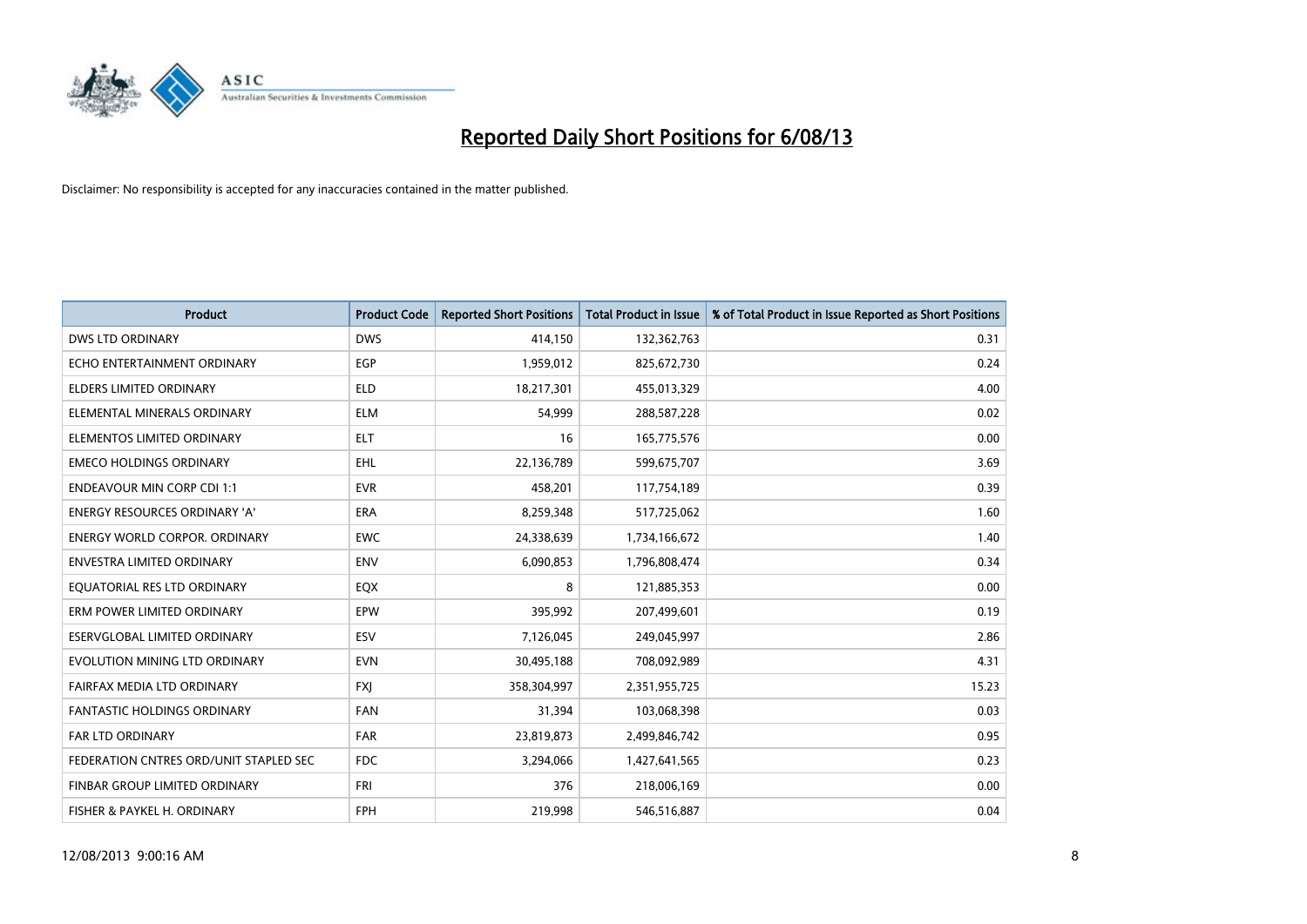

| <b>Product</b>                        | <b>Product Code</b> | <b>Reported Short Positions</b> | <b>Total Product in Issue</b> | % of Total Product in Issue Reported as Short Positions |
|---------------------------------------|---------------------|---------------------------------|-------------------------------|---------------------------------------------------------|
| FKP PROPERTY GROUP STAPLED SECURITIES | <b>FKP</b>          | 8,228,579                       | 321,578,705                   | 2.56                                                    |
| FLEETWOOD CORP ORDINARY               | <b>FWD</b>          | 2,537,682                       | 60,522,619                    | 4.19                                                    |
| FLETCHER BUILDING ORDINARY            | <b>FBU</b>          | 4,006,892                       | 686,096,427                   | 0.58                                                    |
| FLEXIGROUP LIMITED ORDINARY           | <b>FXL</b>          | 27,037                          | 301,655,394                   | 0.01                                                    |
| <b>FLIGHT CENTRE ORDINARY</b>         | <b>FLT</b>          | 12,672,920                      | 100,430,746                   | 12.62                                                   |
| FLINDERS MINES LTD ORDINARY           | <b>FMS</b>          | 3,654,672                       | 1,824,843,676                 | 0.20                                                    |
| FOCUS MINERALS LTD ORDINARY           | <b>FML</b>          | 28,603,455                      | 9,137,375,877                 | 0.31                                                    |
| FONTERRA SHARE FUND ORDINARY UNITS    | <b>FSF</b>          | 200,000                         | 107,969,310                   | 0.19                                                    |
| FORGE GROUP LIMITED ORDINARY          | FGE                 | 894,479                         | 86,169,014                    | 1.04                                                    |
| FORTESCUE METALS GRP ORDINARY         | <b>FMG</b>          | 161,143,500                     | 3,113,798,659                 | 5.18                                                    |
| <b>G.U.D. HOLDINGS ORDINARY</b>       | GUD                 | 6,081,930                       | 71,341,319                    | 8.53                                                    |
| <b>G8 EDUCATION LIMITED ORDINARY</b>  | GEM                 | 2,667,701                       | 273,190,260                   | 0.98                                                    |
| <b>GALAXY RESOURCES DEFERRED</b>      | <b>GXYN</b>         | 2,143,417                       | 584,355,501                   | 0.37                                                    |
| <b>GALAXY RESOURCES ORDINARY</b>      | GXY                 | 4,315,534                       | 584,355,501                   | 0.74                                                    |
| <b>GENETIC TECHNOLOGIES ORDINARY</b>  | GTG                 | 62,940                          | 475,471,819                   | 0.01                                                    |
| <b>GEODYNAMICS LIMITED ORDINARY</b>   | GDY                 | 850                             | 406,452,608                   | 0.00                                                    |
| <b>GINDALBIE METALS LTD ORDINARY</b>  | GBG                 | 52,179,834                      | 1,492,944,820                 | 3.50                                                    |
| <b>GOODMAN FIELDER, ORDINARY</b>      | <b>GFF</b>          | 54,133,479                      | 1,955,559,207                 | 2.77                                                    |
| <b>GOODMAN GROUP STAPLED</b>          | <b>GMG</b>          | 3,277,642                       | 1,713,233,947                 | 0.19                                                    |
| <b>GPT GROUP STAPLED SEC.</b>         | <b>GPT</b>          | 1,698,029                       | 1,742,852,344                 | 0.10                                                    |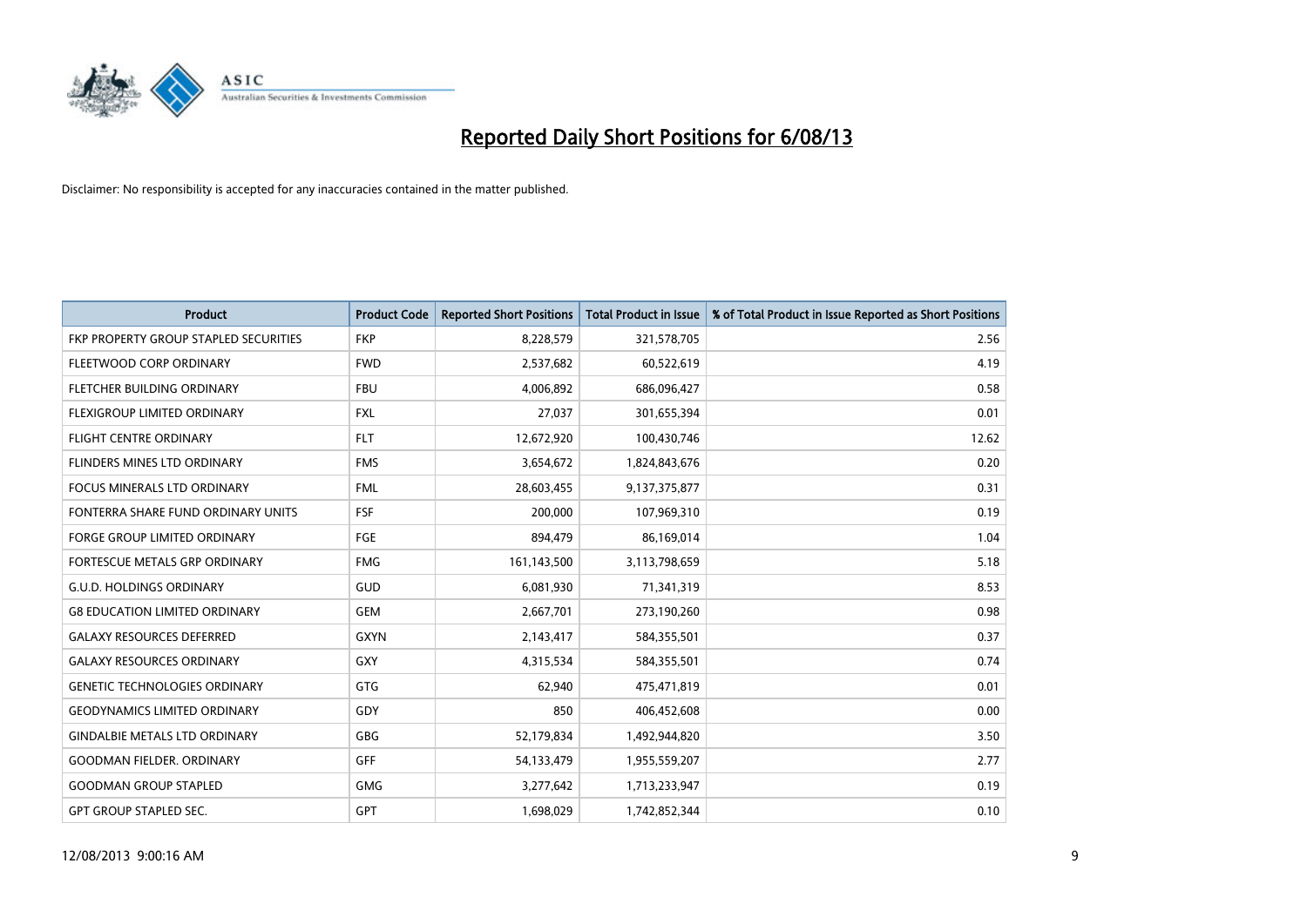

| <b>Product</b>                                   | <b>Product Code</b> | <b>Reported Short Positions</b> | <b>Total Product in Issue</b> | % of Total Product in Issue Reported as Short Positions |
|--------------------------------------------------|---------------------|---------------------------------|-------------------------------|---------------------------------------------------------|
| <b>GRAINCORP LIMITED A CLASS ORDINARY</b>        | <b>GNC</b>          | 50,613                          | 228,855,628                   | 0.02                                                    |
| <b>GRANGE RESOURCES. ORDINARY</b>                | GRR                 | 5,511,604                       | 1,156,492,195                 | 0.48                                                    |
| <b>GREENLAND MIN EN LTD ORDINARY</b>             | GGG                 | 5,670,709                       | 572,720,096                   | 0.99                                                    |
| <b>GROWTHPOINT PROPERTY ORD/UNIT STAPLED SEC</b> | GOZ                 | 49,999                          | 402,830,366                   | 0.01                                                    |
| <b>GRYPHON MINERALS LTD ORDINARY</b>             | GRY                 | 11,426,055                      | 400,464,983                   | 2.85                                                    |
| <b>GUILDFORD COAL LTD ORDINARY</b>               | <b>GUF</b>          | 466,905                         | 635,046,899                   | 0.07                                                    |
| <b>GUNNS LIMITED ORDINARY</b>                    | <b>GNS</b>          | 51,772,667                      | 848,401,559                   | 6.10                                                    |
| <b>GWA GROUP LTD ORDINARY</b>                    | <b>GWA</b>          | 13,008,375                      | 306,533,770                   | 4.24                                                    |
| <b>HARVEY NORMAN ORDINARY</b>                    | <b>HVN</b>          | 88,535,164                      | 1,062,316,784                 | 8.33                                                    |
| HASTIE GROUP LIMITED ORDINARY                    | <b>HST</b>          | 5,000                           | 137,353,504                   | 0.00                                                    |
| <b>HENDERSON GROUP CDI 1:1</b>                   | <b>HGG</b>          | 769,712                         | 737,474,673                   | 0.10                                                    |
| HFA HOLDINGS LIMITED ORDINARY                    | <b>HFA</b>          | 3,809                           | 118,738,157                   | 0.00                                                    |
| HIGHLANDS PACIFIC ORDINARY                       | <b>HIG</b>          | 3,153                           | 789,344,774                   | 0.00                                                    |
| HILLGROVE RES LTD ORDINARY                       | <b>HGO</b>          | 1,644,834                       | 1,023,760,221                 | 0.16                                                    |
| HILLS HOLDINGS LTD ORDINARY                      | <b>HIL</b>          | 133,243                         | 246,500,444                   | 0.05                                                    |
| HORIZON OIL LIMITED ORDINARY                     | <b>HZN</b>          | 61,906,695                      | 1,135,266,515                 | 5.45                                                    |
| HOT CHILI LTD ORDINARY                           | <b>HCH</b>          | 533                             | 301,462,196                   | 0.00                                                    |
| <b>IINET LIMITED ORDINARY</b>                    | <b>IIN</b>          | 2,252,298                       | 161,238,847                   | 1.40                                                    |
| <b>ILUKA RESOURCES ORDINARY</b>                  | ILU                 | 39,153,201                      | 418,700,517                   | 9.35                                                    |
| <b>IMDEX LIMITED ORDINARY</b>                    | <b>IMD</b>          | 4,356,913                       | 210,473,188                   | 2.07                                                    |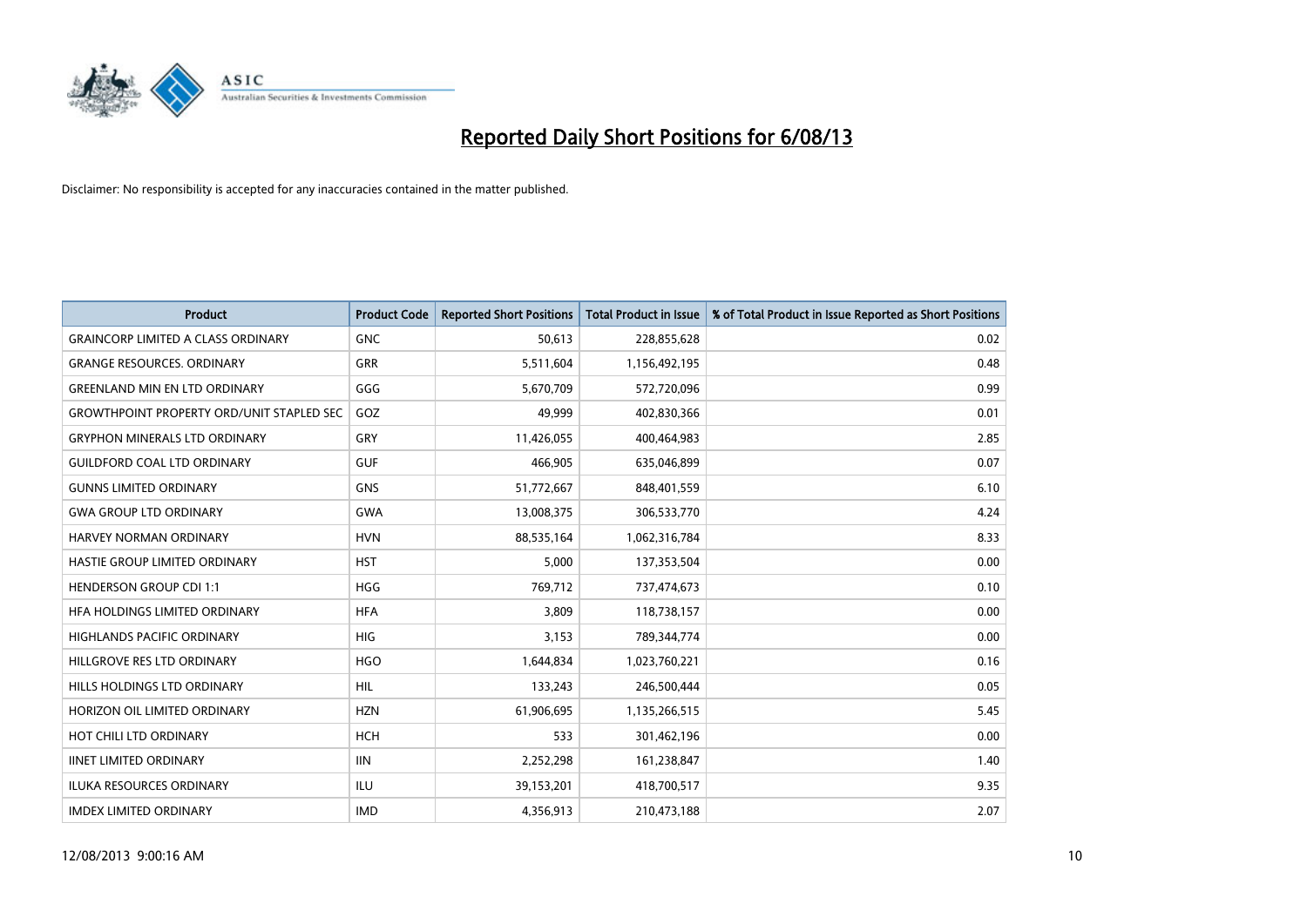

| <b>Product</b>                           | <b>Product Code</b> | <b>Reported Short Positions</b> | <b>Total Product in Issue</b> | % of Total Product in Issue Reported as Short Positions |
|------------------------------------------|---------------------|---------------------------------|-------------------------------|---------------------------------------------------------|
| IMF (AUSTRALIA) LTD ORDINARY             | <b>IMF</b>          | 1,403,762                       | 123,203,426                   | 1.14                                                    |
| <b>INCITEC PIVOT ORDINARY</b>            | IPL                 | 15,712,691                      | 1,628,730,107                 | 0.96                                                    |
| <b>INDEPENDENCE GROUP ORDINARY</b>       | <b>IGO</b>          | 7,156,681                       | 233,321,861                   | 3.07                                                    |
| INDOPHIL RESOURCES ORDINARY              | <b>IRN</b>          | 847,316                         | 1,203,146,194                 | 0.07                                                    |
| <b>INFIGEN ENERGY STAPLED SECURITIES</b> | <b>IFN</b>          | 3,947,790                       | 762,265,972                   | 0.52                                                    |
| INGENIA GROUP STAPLED SECURITIES         | <b>INA</b>          | 1,500                           | 507,179,194                   | 0.00                                                    |
| <b>INOVA RESOURCES LTD ORDINARY</b>      | <b>IVA</b>          | 1,061,505                       | 728,201,911                   | 0.15                                                    |
| <b>INSURANCE AUSTRALIA ORDINARY</b>      | IAG                 | 4,896,963                       | 2,079,034,021                 | 0.24                                                    |
| <b>INTREPID MINES ORDINARY</b>           | IAU                 | 21,316,024                      | 556,033,864                   | 3.83                                                    |
| INVESTA OFFICE FUND STAPLED SECURITIES   | <b>IOF</b>          | 1,389,006                       | 614,047,458                   | 0.23                                                    |
| <b>INVOCARE LIMITED ORDINARY</b>         | <b>IVC</b>          | 3,423,922                       | 110,030,298                   | 3.11                                                    |
| ION LIMITED ORDINARY                     | <b>ION</b>          | 164,453                         | 256,365,105                   | 0.06                                                    |
| <b>IOOF HOLDINGS LTD ORDINARY</b>        | IFL                 | 1,950,205                       | 232,118,034                   | 0.84                                                    |
| <b>IRESS LIMITED ORDINARY</b>            | <b>IRE</b>          | 3,198,789                       | 129,614,246                   | 2.47                                                    |
| <b>IRON ORE HOLDINGS ORDINARY</b>        | <b>IOH</b>          | 26,197                          | 161,174,005                   | 0.02                                                    |
| <b>ISELECT LTD ORDINARY</b>              | <b>ISU</b>          | 843,814                         | 259,064,894                   | 0.33                                                    |
| ISHS EUROPE ETF CDI 1:1                  | <b>IEU</b>          | 57,997                          | 50,800,000                    | 0.11                                                    |
| JAMES HARDIE INDUST CHESS DEPOSITARY INT | <b>IHX</b>          | 5,414,428                       | 442,091,547                   | 1.22                                                    |
| <b>IB HI-FI LIMITED ORDINARY</b>         | <b>JBH</b>          | 15,310,392                      | 98,947,309                    | 15.47                                                   |
| <b>IUPITER MINES ORDINARY</b>            | <b>IMS</b>          | 5,220                           | 2,281,835,383                 | 0.00                                                    |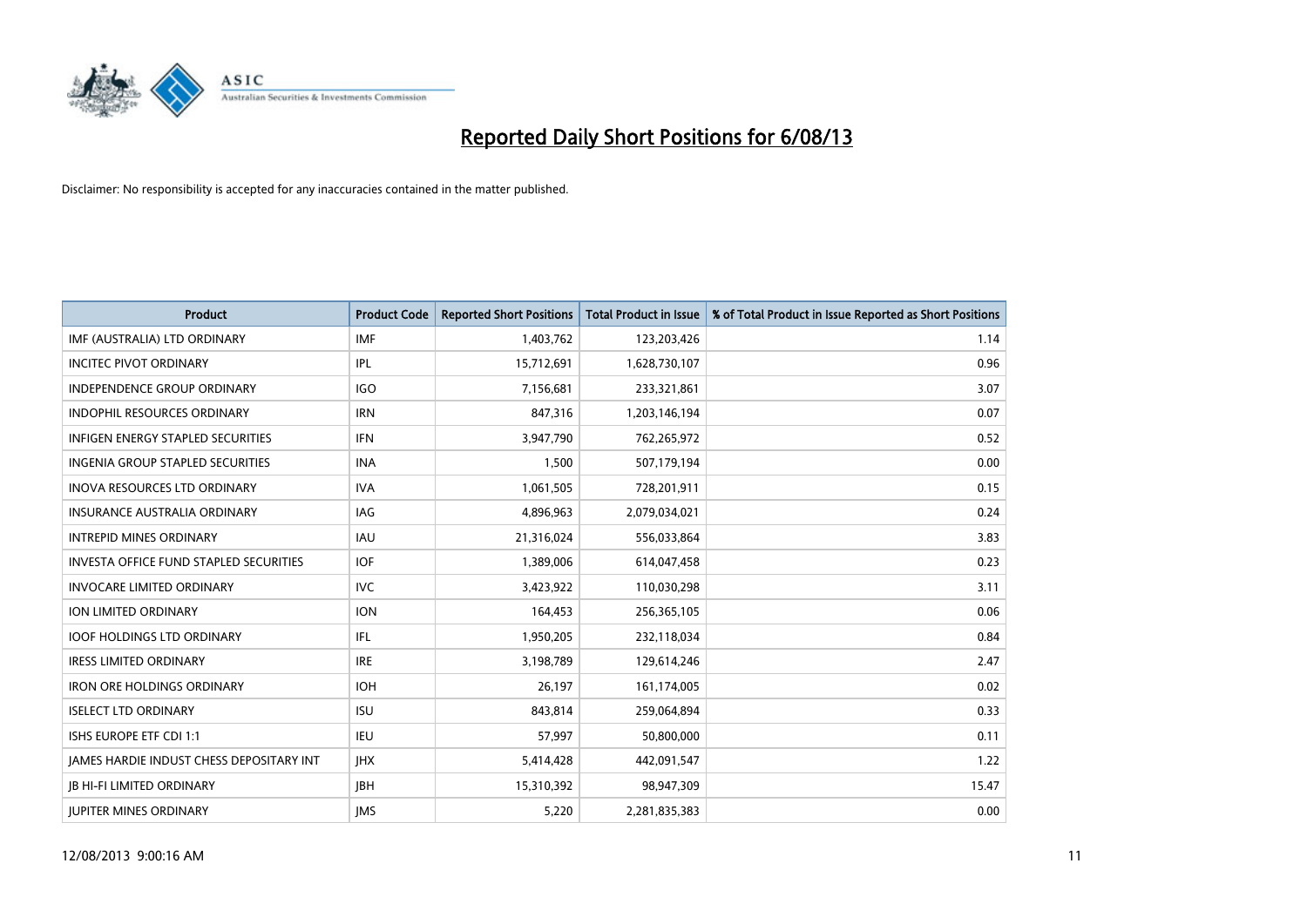

| <b>Product</b>                        | <b>Product Code</b> | <b>Reported Short Positions</b> | <b>Total Product in Issue</b> | % of Total Product in Issue Reported as Short Positions |
|---------------------------------------|---------------------|---------------------------------|-------------------------------|---------------------------------------------------------|
| <b>KAGARA LTD ORDINARY</b>            | KZL                 | 3,391,221                       | 798,953,117                   | 0.42                                                    |
| KAROON GAS AUSTRALIA ORDINARY         | <b>KAR</b>          | 3,894,625                       | 221,420,769                   | 1.76                                                    |
| KATHMANDU HOLD LTD ORDINARY           | <b>KMD</b>          | 39,165                          | 200,215,894                   | 0.02                                                    |
| <b>KBL MINING LIMITED ORDINARY</b>    | <b>KBL</b>          | 1,820                           | 293,535,629                   | 0.00                                                    |
| KINGSGATE CONSOLID, ORDINARY          | <b>KCN</b>          | 10,542,353                      | 152,191,905                   | 6.93                                                    |
| KINGSROSE MINING LTD ORDINARY         | <b>KRM</b>          | 437,474                         | 335,753,851                   | 0.13                                                    |
| LEIGHTON HOLDINGS ORDINARY            | LEI                 | 16,964,776                      | 337,235,188                   | 5.03                                                    |
| LEND LEASE GROUP UNIT/ORD STAPLED     | <b>LLC</b>          | 850,508                         | 575,508,314                   | 0.15                                                    |
| LINC ENERGY LTD ORDINARY              | <b>LNC</b>          | 17,947,777                      | 518,687,562                   | 3.46                                                    |
| LION SELECTION GRP ORDINARY           | <b>LSX</b>          | 36                              | 106,911,413                   | 0.00                                                    |
| LYCOPODIUM LIMITED ORDINARY           | <b>LYL</b>          | 3,295                           | 38,955,103                    | 0.01                                                    |
| <b>LYNAS CORPORATION ORDINARY</b>     | <b>LYC</b>          | 201,410,256                     | 1,960,801,292                 | 10.27                                                   |
| <b>M2 TELECOMMUNICATION ORDINARY</b>  | <b>MTU</b>          | 6,204,886                       | 178,430,693                   | 3.48                                                    |
| <b>MACA LIMITED ORDINARY</b>          | <b>MLD</b>          | 64,404                          | 172,500,000                   | 0.04                                                    |
| <b>MACMAHON HOLDINGS ORDINARY</b>     | MAH                 | 7,552,368                       | 1,261,699,966                 | 0.60                                                    |
| MACO ATLAS ROADS GRP ORDINARY STAPLED | <b>MOA</b>          | 19,543,424                      | 478,531,436                   | 4.08                                                    |
| MACQUARIE GROUP LTD ORDINARY          | <b>MQG</b>          | 1,447,845                       | 339,835,095                   | 0.43                                                    |
| MAGELLAN FIN GRP LTD ORDINARY         | <b>MFG</b>          | 193,458                         | 152,782,876                   | 0.13                                                    |
| <b>MATRIX C &amp; E LTD ORDINARY</b>  | <b>MCE</b>          | 3,184,948                       | 94,555,428                    | 3.37                                                    |
| MAVERICK DRILLING ORDINARY            | <b>MAD</b>          | 8,131,935                       | 452,726,751                   | 1.80                                                    |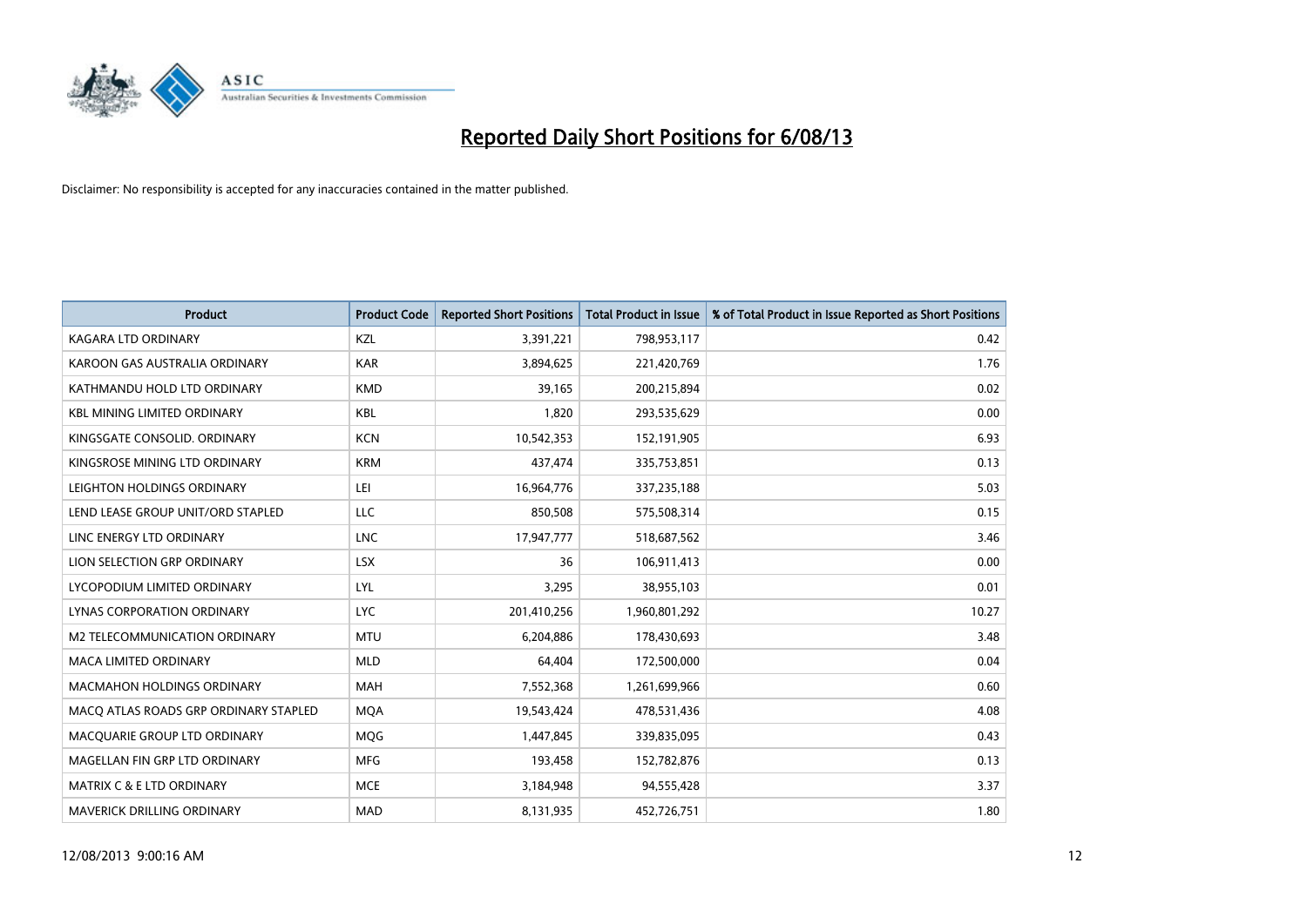

| <b>Product</b>                       | <b>Product Code</b> | <b>Reported Short Positions</b> | <b>Total Product in Issue</b> | % of Total Product in Issue Reported as Short Positions |
|--------------------------------------|---------------------|---------------------------------|-------------------------------|---------------------------------------------------------|
| <b>MAXITRANS INDUSTRIES ORDINARY</b> | <b>MXI</b>          | 1.880                           | 183,993,392                   | 0.00                                                    |
| MAYNE PHARMA LTD ORDINARY            | <b>MYX</b>          | 2,996                           | 563,459,968                   | 0.00                                                    |
| MCMILLAN SHAKESPEARE ORDINARY        | <b>MMS</b>          | 1,704,234                       | 74,523,965                    | 2.29                                                    |
| MCPHERSON'S LTD ORDINARY             | <b>MCP</b>          | 10                              | 89,294,198                    | 0.00                                                    |
| MEDUSA MINING LTD ORDINARY           | <b>MML</b>          | 3,467,768                       | 188,903,911                   | 1.84                                                    |
| MEO AUSTRALIA LTD ORDINARY           | <b>MEO</b>          | 19,345                          | 627,264,587                   | 0.00                                                    |
| MERMAID MARINE ORDINARY              | <b>MRM</b>          | 680,150                         | 229,962,314                   | 0.30                                                    |
| MESOBLAST LIMITED ORDINARY           | <b>MSB</b>          | 15,120,904                      | 315,423,901                   | 4.79                                                    |
| METALS X LIMITED ORDINARY            | <b>MLX</b>          | 92,258                          | 1,651,766,110                 | 0.01                                                    |
| METCASH LIMITED ORDINARY             | <b>MTS</b>          | 83,165,335                      | 880,704,786                   | 9.44                                                    |
| MICLYN EXP OFFSHR ORDINARY           | <b>MIO</b>          | 448,737                         | 281,538,972                   | 0.16                                                    |
| MIGHTY RIVER POWER ORDINARY          | <b>MYT</b>          | 758,881                         | 1,400,000,094                 | 0.05                                                    |
| MINCOR RESOURCES NL ORDINARY         | <b>MCR</b>          | 2,568,560                       | 188,208,274                   | 1.36                                                    |
| MINERAL DEPOSITS ORDINARY            | <b>MDL</b>          | 3,164,243                       | 83,538,786                    | 3.79                                                    |
| MINERAL RESOURCES, ORDINARY          | <b>MIN</b>          | 8,389,251                       | 185,987,992                   | 4.51                                                    |
| MIRABELA NICKEL LTD ORDINARY         | <b>MBN</b>          | 24,218,858                      | 876,801,147                   | 2.76                                                    |
| MIRVAC GROUP STAPLED SECURITIES      | <b>MGR</b>          | 8,782,319                       | 3,664,938,678                 | 0.24                                                    |
| MOLOPO ENERGY LTD ORDINARY           | <b>MPO</b>          | 268,824                         | 246,664,291                   | 0.11                                                    |
| MONADELPHOUS GROUP ORDINARY          | <b>MND</b>          | 10,921,017                      | 90,940,258                    | 12.01                                                   |
| MORTGAGE CHOICE LTD ORDINARY         | <b>MOC</b>          | 1,038,576                       | 123,431,282                   | 0.84                                                    |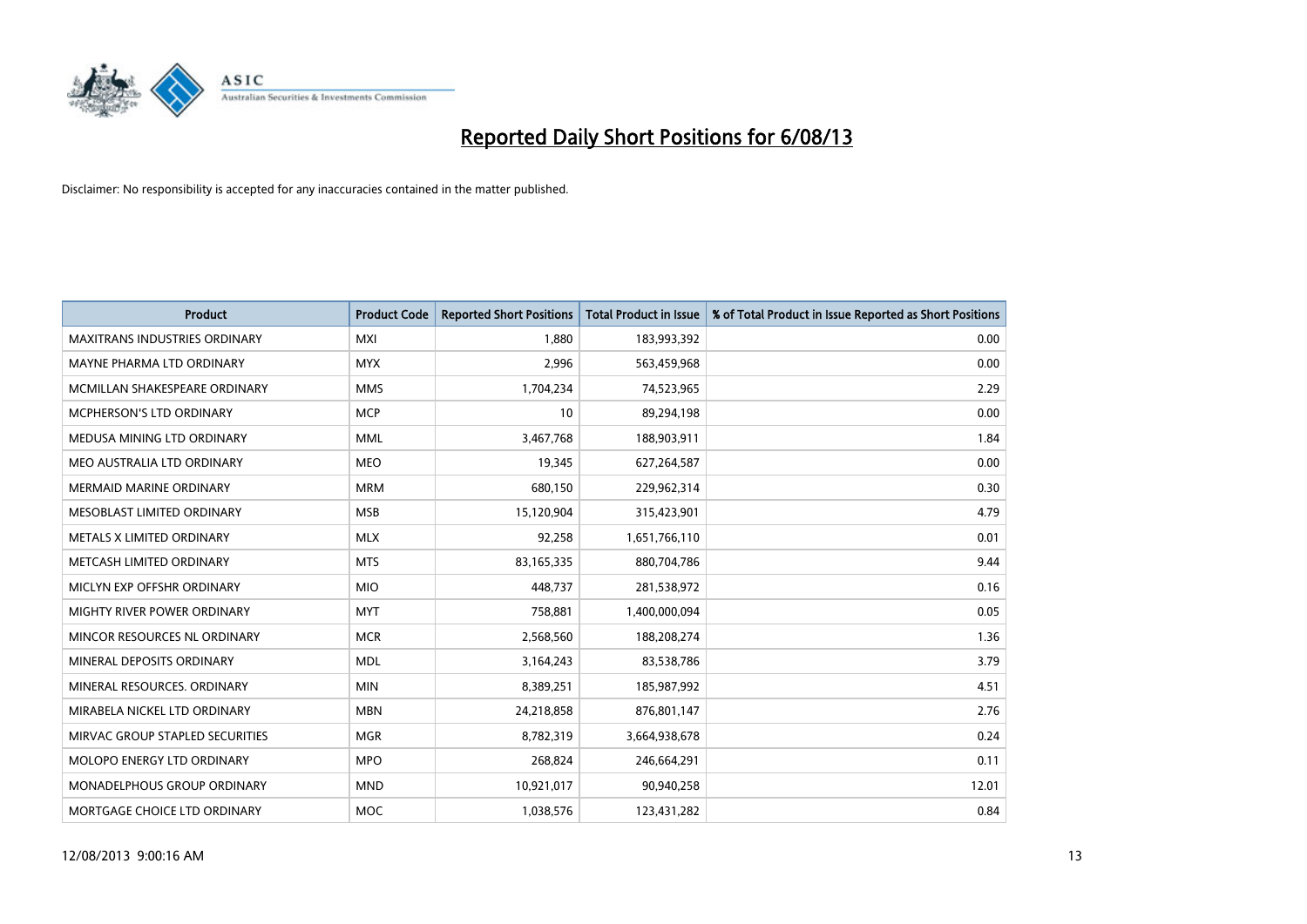

| <b>Product</b>                    | <b>Product Code</b> | <b>Reported Short Positions</b> | <b>Total Product in Issue</b> | % of Total Product in Issue Reported as Short Positions |
|-----------------------------------|---------------------|---------------------------------|-------------------------------|---------------------------------------------------------|
| <b>MOUNT GIBSON IRON ORDINARY</b> | MGX                 | 20,890,411                      | 1,090,584,232                 | 1.92                                                    |
| MULTIPLEX SITES SITES             | <b>MXUPA</b>        | 1,171                           | 4,500,000                     | 0.03                                                    |
| MURCHISON METALS LTD ORDINARY     | <b>MMX</b>          | 3,162,420                       | 450,497,346                   | 0.70                                                    |
| MYER HOLDINGS LTD ORDINARY        | <b>MYR</b>          | 82,034,358                      | 583,594,551                   | 14.06                                                   |
| NATIONAL AUST, BANK ORDINARY      | <b>NAB</b>          | 7,392,102                       | 2,348,870,499                 | 0.31                                                    |
| NAVITAS LIMITED ORDINARY          | <b>NVT</b>          | 6,885,963                       | 375,367,918                   | 1.83                                                    |
| NEON ENERGY LIMITED ORDINARY      | <b>NEN</b>          | 1,028,427                       | 552,637,848                   | 0.19                                                    |
| NEW HOPE CORPORATION ORDINARY     | <b>NHC</b>          | 1,529,965                       | 830,715,225                   | 0.18                                                    |
| NEW STANDARD ENERGY ORDINARY      | <b>NSE</b>          | 322,032                         | 305,331,847                   | 0.11                                                    |
| NEWCREST MINING ORDINARY          | <b>NCM</b>          | 4,266,174                       | 766,510,971                   | 0.56                                                    |
| NEWS CORP. A NON-VOTING CDI       | <b>NNCLV</b>        | 3,067,143                       | 379,388,744                   | 0.81                                                    |
| NEWS CORP. B VOTING CDI           | <b>NNC</b>          | 1,139,401                       | 199,630,239                   | 0.57                                                    |
| NEWSAT LIMITED ORDINARY           | <b>NWT</b>          | 15,440                          | 539,578,507                   | 0.00                                                    |
| NEXTDC LIMITED ORDINARY           | <b>NXT</b>          | 6,042,614                       | 173,673,716                   | 3.48                                                    |
| NEXUS ENERGY LIMITED ORDINARY     | <b>NXS</b>          | 2,379,094                       | 1,330,219,459                 | 0.18                                                    |
| NIB HOLDINGS LIMITED ORDINARY     | <b>NHF</b>          | 453,691                         | 439,004,182                   | 0.10                                                    |
| NIDO PETROLEUM ORDINARY           | <b>NDO</b>          | 42,500                          | 2,046,650,968                 | 0.00                                                    |
| NOBLE MINERAL RES ORDINARY        | <b>NMG</b>          | 2,365,726                       | 666,397,952                   | 0.36                                                    |
| NORTHERN IRON LTD ORDINARY        | <b>NFE</b>          | 1,617,501                       | 484,405,314                   | 0.33                                                    |
| NORTHERN STAR ORDINARY            | <b>NST</b>          | 6,018,598                       | 424,279,762                   | 1.42                                                    |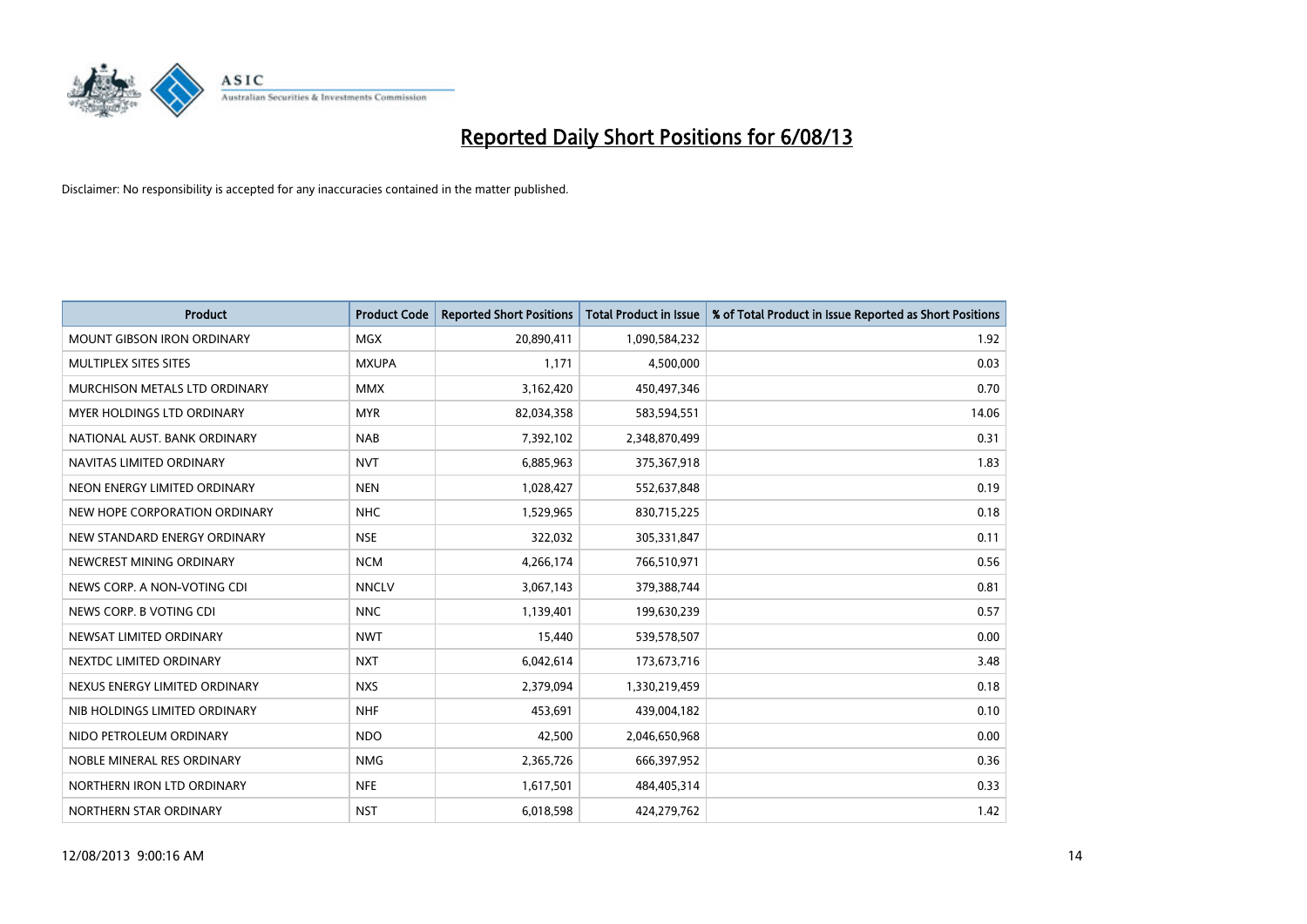

| <b>Product</b>                        | <b>Product Code</b> | <b>Reported Short Positions</b> | <b>Total Product in Issue</b> | % of Total Product in Issue Reported as Short Positions |
|---------------------------------------|---------------------|---------------------------------|-------------------------------|---------------------------------------------------------|
| NRW HOLDINGS LIMITED ORDINARY         | <b>NWH</b>          | 18,811,563                      | 278,888,011                   | 6.75                                                    |
| NUCOAL RESOURCES LTD ORDINARY         | <b>NCR</b>          | 405                             | 768,612,354                   | 0.00                                                    |
| NUFARM LIMITED ORDINARY               | <b>NUF</b>          | 15,877,687                      | 262,954,040                   | 6.04                                                    |
| OCEANAGOLD CORP. CHESS DEPOSITARY INT | <b>OGC</b>          | 537,112                         | 293,574,586                   | 0.18                                                    |
| OIL SEARCH LTD ORDINARY               | OSH                 | 7,099,309                       | 1,340,018,530                 | 0.53                                                    |
| OM HOLDINGS LIMITED ORDINARY          | OMH                 | 3,146,512                       | 733,423,337                   | 0.43                                                    |
| ORICA LIMITED ORDINARY                | ORI                 | 9,257,615                       | 368,203,632                   | 2.51                                                    |
| ORIGIN ENERGY ORDINARY                | ORG                 | 12,932,472                      | 1,097,963,570                 | 1.18                                                    |
| OROCOBRE LIMITED ORDINARY             | <b>ORE</b>          | 419,762                         | 117,745,140                   | 0.36                                                    |
| OROTONGROUP LIMITED ORDINARY          | ORL                 | 392,675                         | 40,880,902                    | 0.96                                                    |
| ORPHEUS ENERGY LTD ORDINARY           | <b>OEG</b>          | 67,200                          | 130,475,919                   | 0.05                                                    |
| OZ MINERALS ORDINARY                  | OZL                 | 8,923,351                       | 303,470,022                   | 2.94                                                    |
| PACIFIC BRANDS ORDINARY               | <b>PBG</b>          | 14,689,249                      | 912,915,695                   | 1.61                                                    |
| PALADIN ENERGY LTD ORDINARY           | <b>PDN</b>          | 126,886,925                     | 837,187,808                   | 15.16                                                   |
| PANAUST LIMITED ORDINARY              | <b>PNA</b>          | 5,045,359                       | 619,084,930                   | 0.81                                                    |
| PANORAMIC RESOURCES ORDINARY          | PAN                 | 341,823                         | 260,676,416                   | 0.13                                                    |
| PAPERLINX LIMITED ORDINARY            | <b>PPX</b>          | 48,101                          | 609,280,761                   | 0.01                                                    |
| PAPILLON RES LTD ORDINARY             | PIR                 | 8,869,507                       | 337,544,210                   | 2.63                                                    |
| PEEL MINING LIMITED ORDINARY          | <b>PEX</b>          | 25,291                          | 129,871,683                   | 0.02                                                    |
| PEET LIMITED ORDINARY                 | <b>PPC</b>          | 3,390,283                       | 431,986,887                   | 0.78                                                    |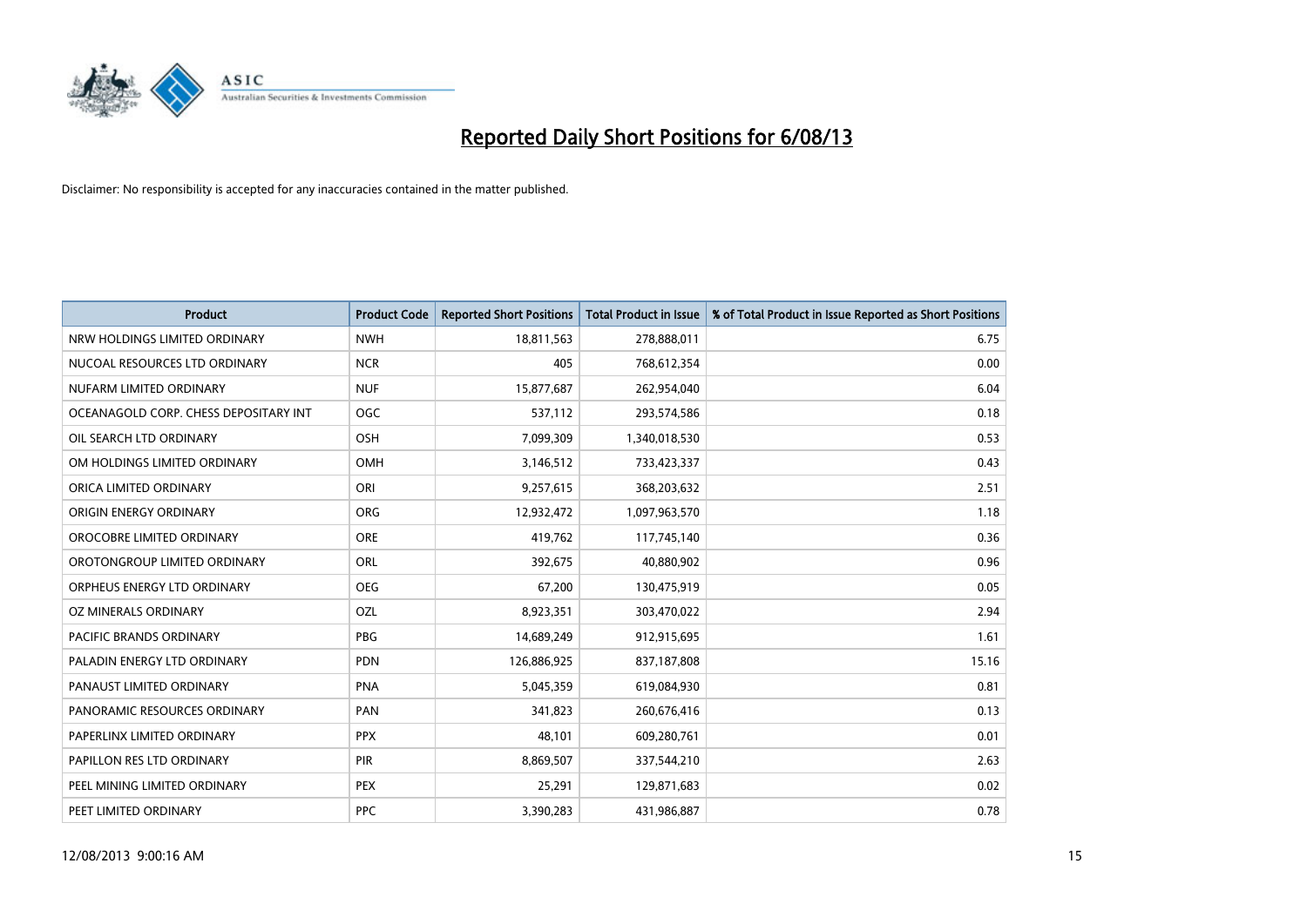

| <b>Product</b>                    | <b>Product Code</b> | <b>Reported Short Positions</b> | <b>Total Product in Issue</b> | % of Total Product in Issue Reported as Short Positions |
|-----------------------------------|---------------------|---------------------------------|-------------------------------|---------------------------------------------------------|
| PERILYA LIMITED ORDINARY          | PEM                 | 5,993                           | 769,316,426                   | 0.00                                                    |
| PERPETUAL LIMITED ORDINARY        | <b>PPT</b>          | 2,233,553                       | 41,980,678                    | 5.32                                                    |
| PERSEUS MINING LTD ORDINARY       | <b>PRU</b>          | 16,619,200                      | 457,962,088                   | 3.63                                                    |
| PHARMAXIS LTD ORDINARY            | <b>PXS</b>          | 6,825,230                       | 308,548,389                   | 2.21                                                    |
| PHOSPHAGENICS LTD. ORDINARY       | <b>POH</b>          | 274,058                         | 1,020,465,957                 | 0.03                                                    |
| PLATINUM ASSET ORDINARY           | <b>PTM</b>          | 3,493,229                       | 578,145,695                   | 0.60                                                    |
| PLATINUM AUSTRALIA ORDINARY       | <b>PLA</b>          | 836,127                         | 504,968,043                   | 0.17                                                    |
| PMI GOLD CORP CDI 1:1             | <b>PVM</b>          | 232,274                         | 151,793,751                   | 0.15                                                    |
| PMP LIMITED ORDINARY              | <b>PMP</b>          | 28,840                          | 323,781,124                   | 0.01                                                    |
| PREMIER INVESTMENTS ORDINARY      | <b>PMV</b>          | 1,302,606                       | 155,260,478                   | 0.84                                                    |
| PRIMA BIOMED LTD ORDINARY         | <b>PRR</b>          | 2,656,262                       | 1,159,559,341                 | 0.23                                                    |
| PRIMARY HEALTH CARE ORDINARY      | <b>PRY</b>          | 27,711,647                      | 503,921,941                   | 5.50                                                    |
| PRIMEAG AUSTRALIA ORDINARY        | PAG                 | 20,231                          | 266,394,444                   | 0.01                                                    |
| PROGRAMMED ORDINARY               | <b>PRG</b>          | 451,526                         | 118,192,527                   | 0.38                                                    |
| <b>QANTAS AIRWAYS ORDINARY</b>    | QAN                 | 32,184,165                      | 2,241,745,788                 | 1.44                                                    |
| OBE INSURANCE GROUP ORDINARY      | <b>OBE</b>          | 31,108,555                      | 1,220,868,532                 | 2.55                                                    |
| ORXPHARMA LTD ORDINARY            | <b>QRX</b>          | 1,140,118                       | 144,785,606                   | 0.79                                                    |
| <b>QUBE HOLDINGS LTD ORDINARY</b> | QUB                 | 15,006,890                      | 928,965,547                   | 1.62                                                    |
| RAMELIUS RESOURCES ORDINARY       | <b>RMS</b>          | 3,238,726                       | 337,904,409                   | 0.96                                                    |
| RAMSAY HEALTH CARE ORDINARY       | <b>RHC</b>          | 1,961,618                       | 202,081,252                   | 0.97                                                    |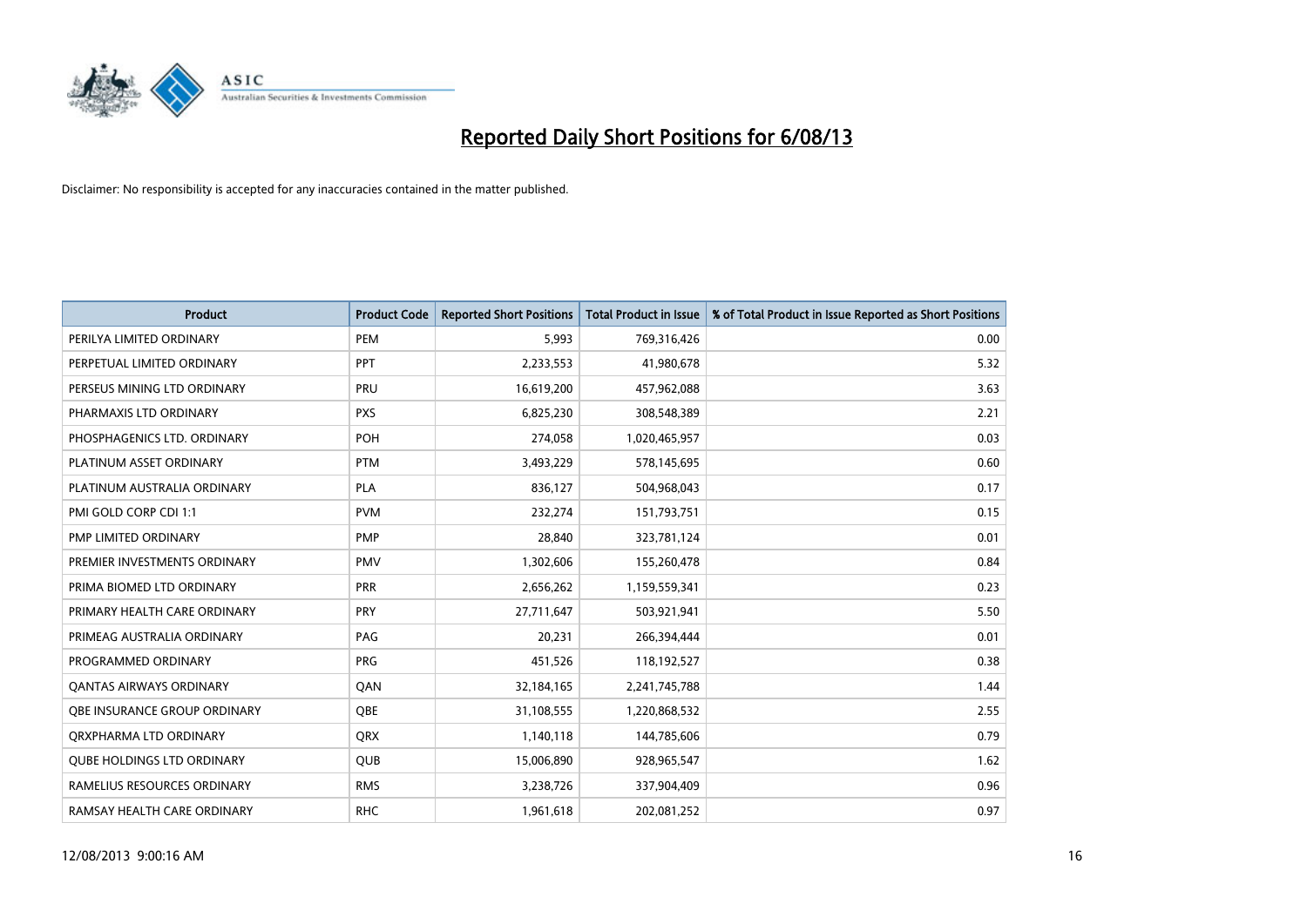

| <b>Product</b>                      | <b>Product Code</b> | <b>Reported Short Positions</b> | Total Product in Issue | % of Total Product in Issue Reported as Short Positions |
|-------------------------------------|---------------------|---------------------------------|------------------------|---------------------------------------------------------|
| RANGE RESOURCES LTD ORDINARY        | <b>RRS</b>          | 44,458                          | 2,873,969,974          | 0.00                                                    |
| <b>RCR TOMLINSON ORDINARY</b>       | <b>RCR</b>          | 820,134                         | 132,431,265            | 0.62                                                    |
| <b>REA GROUP ORDINARY</b>           | <b>REA</b>          | 677,721                         | 131,714,699            | 0.51                                                    |
| <b>RED 5 LIMITED ORDINARY</b>       | <b>RED</b>          | 999,219                         | 135,488,008            | 0.74                                                    |
| <b>RED FORK ENERGY ORDINARY</b>     | <b>RFE</b>          | 3,991,474                       | 446,551,719            | 0.89                                                    |
| REDBANK ENERGY LTD ORDINARY         | AEJ                 | 13                              | 786,287                | 0.00                                                    |
| REECE AUSTRALIA LTD. ORDINARY       | <b>REH</b>          | 321                             | 99,600,000             | 0.00                                                    |
| REGIS RESOURCES ORDINARY            | <b>RRL</b>          | 11,001,578                      | 477,287,629            | 2.31                                                    |
| RESMED INC CDI 10:1                 | <b>RMD</b>          | 10,479,928                      | 1,556,242,300          | 0.67                                                    |
| <b>RESOLUTE MINING ORDINARY</b>     | <b>RSG</b>          | 2,226,626                       | 640,994,224            | 0.35                                                    |
| RESOURCE EQUIP LTD ORDINARY         | <b>RQL</b>          | 673                             | 248,990,471            | 0.00                                                    |
| <b>RESOURCE GENERATION ORDINARY</b> | <b>RES</b>          | 170,000                         | 332,234,604            | 0.05                                                    |
| RETAIL FOOD GROUP ORDINARY          | <b>RFG</b>          | 2,271,994                       | 130,301,190            | 1.74                                                    |
| REX MINERALS LIMITED ORDINARY       | <b>RXM</b>          | 1,932,072                       | 188,907,284            | 1.02                                                    |
| <b>RHG LIMITED ORDINARY</b>         | <b>RHG</b>          | 371                             | 308,483,177            | 0.00                                                    |
| <b>RIALTO ENERGY ORDINARY</b>       | <b>RIA</b>          | 41                              | 786,649,489            | 0.00                                                    |
| RIDLEY CORPORATION ORDINARY         | <b>RIC</b>          | 661,955                         | 307,817,071            | 0.22                                                    |
| RIO TINTO LIMITED ORDINARY          | <b>RIO</b>          | 5,828,201                       | 435,758,720            | 1.34                                                    |
| ROBUST RESOURCES ORDINARY           | <b>ROL</b>          | 244                             | 88,139,423             | 0.00                                                    |
| ROC OIL COMPANY ORDINARY            | <b>ROC</b>          | 1,803,095                       | 683,235,552            | 0.26                                                    |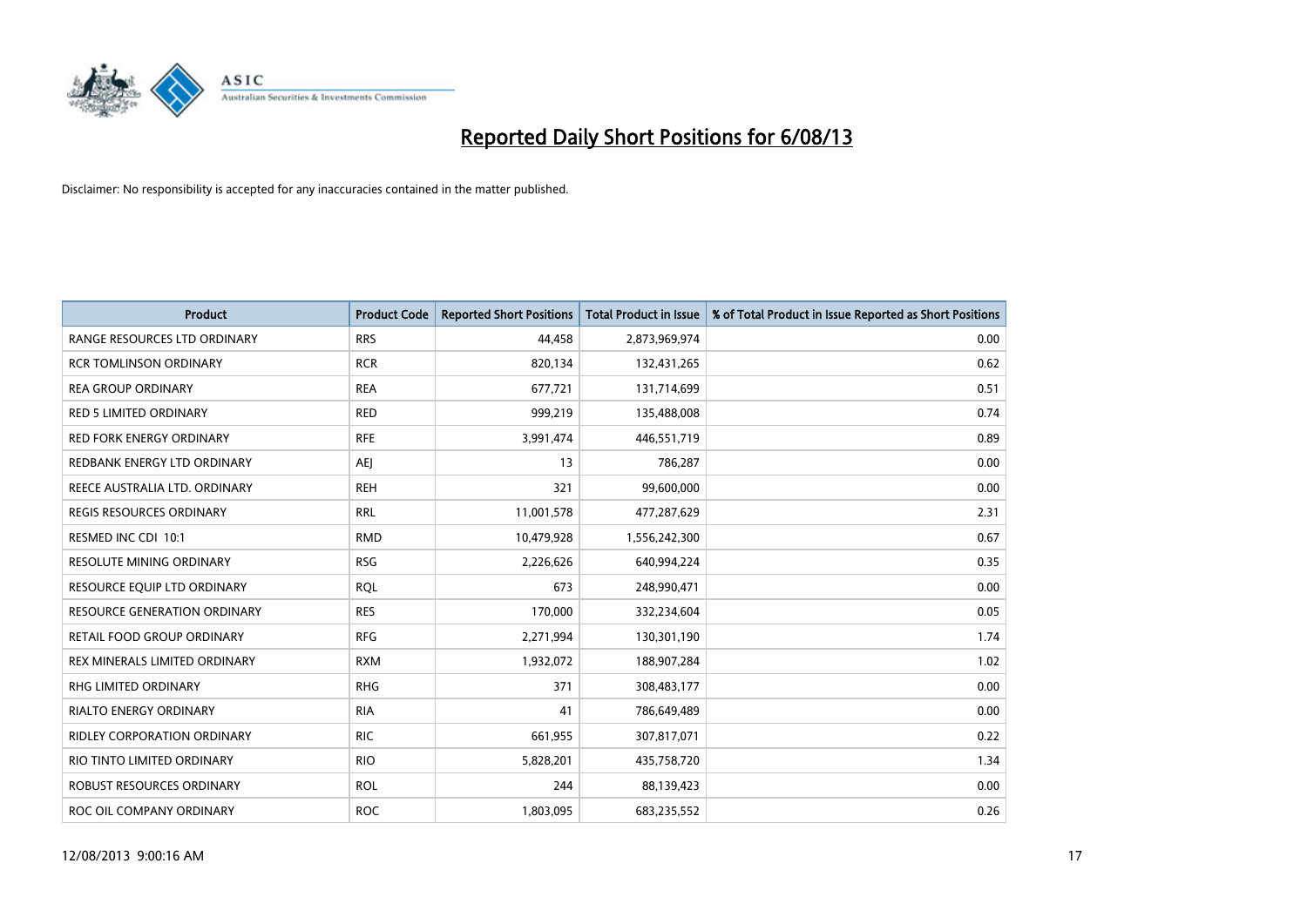

| <b>Product</b>                        | <b>Product Code</b> | <b>Reported Short Positions</b> | <b>Total Product in Issue</b> | % of Total Product in Issue Reported as Short Positions |
|---------------------------------------|---------------------|---------------------------------|-------------------------------|---------------------------------------------------------|
| SAI GLOBAL LIMITED ORDINARY           | SAI                 | 11,791,619                      | 209,466,179                   | 5.63                                                    |
| SALMAT LIMITED ORDINARY               | <b>SLM</b>          | 52,895                          | 159,812,799                   | 0.03                                                    |
| SANDFIRE RESOURCES ORDINARY           | <b>SFR</b>          | 3,935,789                       | 155,640,968                   | 2.53                                                    |
| SANTANA MINERALS LTD ORDINARY         | <b>SMI</b>          | 488,715                         | 97,725,799                    | 0.50                                                    |
| <b>SANTOS LTD ORDINARY</b>            | <b>STO</b>          | 5,674,345                       | 965,603,819                   | 0.59                                                    |
| SARACEN MINERAL ORDINARY              | <b>SAR</b>          | 19,141,913                      | 595,263,186                   | 3.22                                                    |
| SCA PROPERTY GROUP STAPLED SECURITIES | <b>SCP</b>          | 34,480,931                      | 642,417,140                   | 5.37                                                    |
| SEDGMAN LIMITED ORDINARY              | <b>SDM</b>          | 582,255                         | 220,368,310                   | 0.26                                                    |
| SEEK LIMITED ORDINARY                 | <b>SEK</b>          | 19,965,543                      | 337,833,019                   | 5.91                                                    |
| SELECT HARVESTS ORDINARY              | <b>SHV</b>          | 23,568                          | 57,462,851                    | 0.04                                                    |
| SENEX ENERGY LIMITED ORDINARY         | <b>SXY</b>          | 6,179,315                       | 1,141,310,350                 | 0.54                                                    |
| SERVCORP LIMITED ORDINARY             | SRV                 | 242                             | 98,432,275                    | 0.00                                                    |
| SERVICE STREAM ORDINARY               | SSM                 | 477,216                         | 283,418,867                   | 0.17                                                    |
| SEVEN GROUP HOLDINGS ORDINARY         | <b>SVW</b>          | 5,185,410                       | 308,160,281                   | 1.68                                                    |
| SEVEN WEST MEDIA LTD ORDINARY         | <b>SWM</b>          | 4,396,994                       | 999,160,872                   | 0.44                                                    |
| SIGMA PHARMACEUTICAL ORDINARY         | <b>SIP</b>          | 5,590,994                       | 1,135,152,441                 | 0.49                                                    |
| SILEX SYSTEMS ORDINARY                | <b>SLX</b>          | 2,037,651                       | 170,249,150                   | 1.20                                                    |
| SILVER CHEF LIMITED ORDINARY          | <b>SIV</b>          | 51,319                          | 28,762,745                    | 0.18                                                    |
| SILVER LAKE RESOURCE ORDINARY         | <b>SLR</b>          | 10,666,115                      | 379,048,750                   | 2.81                                                    |
| SIMS METAL MGMT LTD ORDINARY          | <b>SGM</b>          | 9,437,400                       | 204,314,281                   | 4.62                                                    |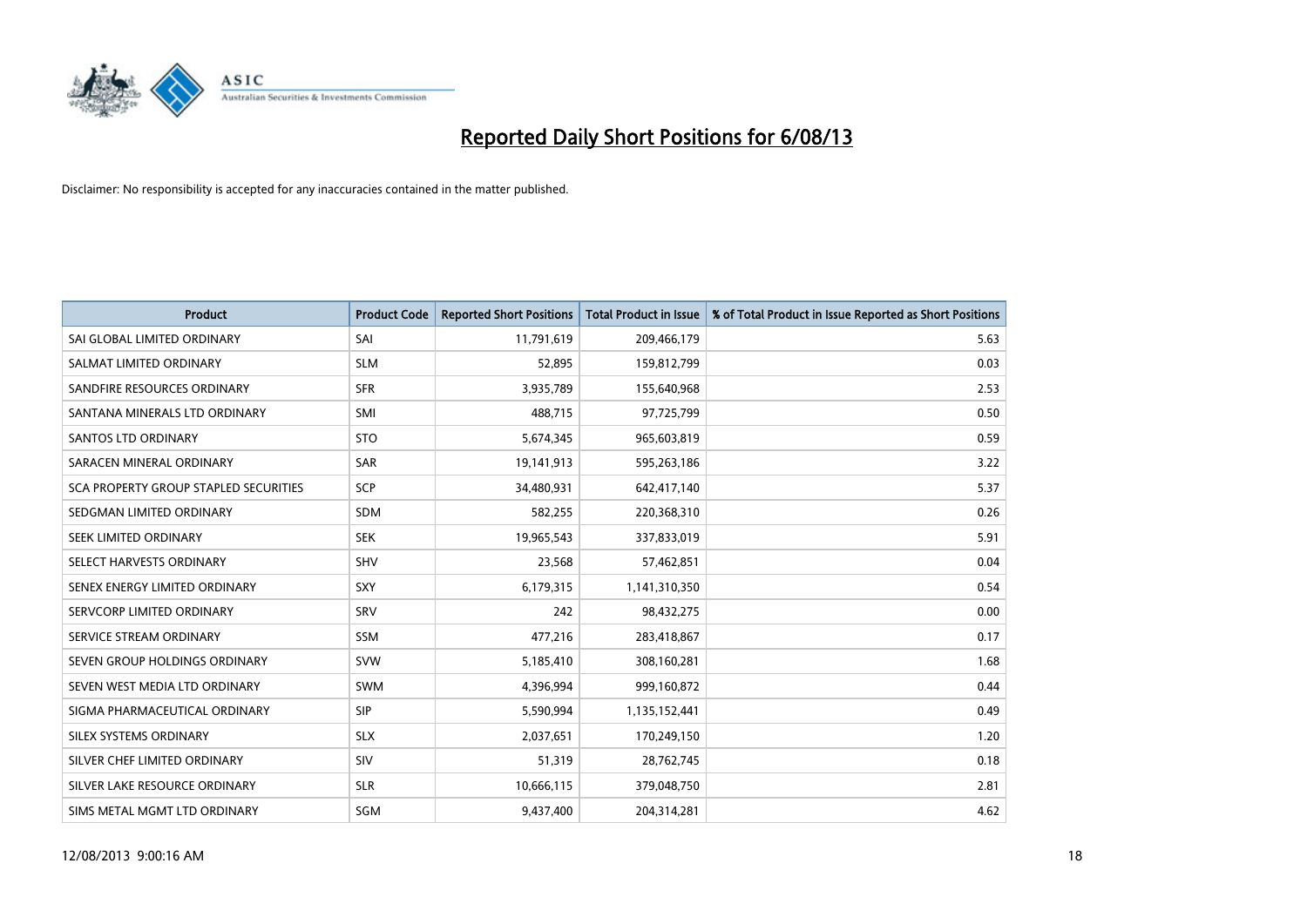

| <b>Product</b>                           | <b>Product Code</b> | <b>Reported Short Positions</b> | <b>Total Product in Issue</b> | % of Total Product in Issue Reported as Short Positions |
|------------------------------------------|---------------------|---------------------------------|-------------------------------|---------------------------------------------------------|
| SINGAPORE TELECOMM. CHESS DEPOSITARY INT | SGT                 | 2,927,930                       | 193,182,091                   | 1.52                                                    |
| SIRIUS RESOURCES NL ORDINARY             | <b>SIR</b>          | 4,267,964                       | 227,020,167                   | 1.88                                                    |
| SIRTEX MEDICAL ORDINARY                  | <b>SRX</b>          | 397,141                         | 56,079,887                    | 0.71                                                    |
| SKILLED GROUP LTD ORDINARY               | <b>SKE</b>          | 5,057,934                       | 233,533,526                   | 2.17                                                    |
| SKYCITY ENT GRP LTD ORDINARY             | <b>SKC</b>          | 4,054                           | 576,958,340                   | 0.00                                                    |
| <b>SLATER &amp; GORDON ORDINARY</b>      | SGH                 | 31,201                          | 196,809,265                   | 0.02                                                    |
| SMS MANAGEMENT, ORDINARY                 | <b>SMX</b>          | 1,736,441                       | 69,919,865                    | 2.48                                                    |
| SONIC HEALTHCARE ORDINARY                | <b>SHL</b>          | 7,747,296                       | 397,205,681                   | 1.95                                                    |
| SOUL PATTINSON (W.H) ORDINARY            | SOL                 | 71,383                          | 239,395,320                   | 0.03                                                    |
| SOUTH BOULDER MINES ORDINARY             | <b>STB</b>          | 272                             | 127,952,826                   | 0.00                                                    |
| SP AUSNET STAPLED SECURITIES             | SPN                 | 35,500,855                      | 3,376,325,523                 | 1.05                                                    |
| SPARK INFRASTRUCTURE STAPLED NOTE & UNIT | SKI                 | 54,421,942                      | 1,326,734,264                 | 4.10                                                    |
| SPDR 200 FUND ETF UNITS                  | <b>STW</b>          | 56,682                          | 45,278,688                    | 0.13                                                    |
| SPECIALTY FASHION ORDINARY               | <b>SFH</b>          | 60,706                          | 192,236,121                   | 0.03                                                    |
| ST BARBARA LIMITED ORDINARY              | <b>SBM</b>          | 28,404,926                      | 488,074,077                   | 5.82                                                    |
| STARPHARMA HOLDINGS ORDINARY             | <b>SPL</b>          | 15,778,446                      | 283,864,948                   | 5.56                                                    |
| STEADFAST GROUP LTD DEFERRED SETTLEMENT  | <b>SDF</b>          | 6,288,249                       | 545,100,000                   | 1.15                                                    |
| STHN CROSS MEDIA ORDINARY                | SXL                 | 8,527,717                       | 704,858,524                   | 1.21                                                    |
| STOCKLAND UNITS/ORD STAPLED              | SGP                 | 9,293,024                       | 2,305,750,747                 | 0.40                                                    |
| STRAITS RES LTD. ORDINARY                | <b>SRQ</b>          | 31,522                          | 1,164,150,159                 | 0.00                                                    |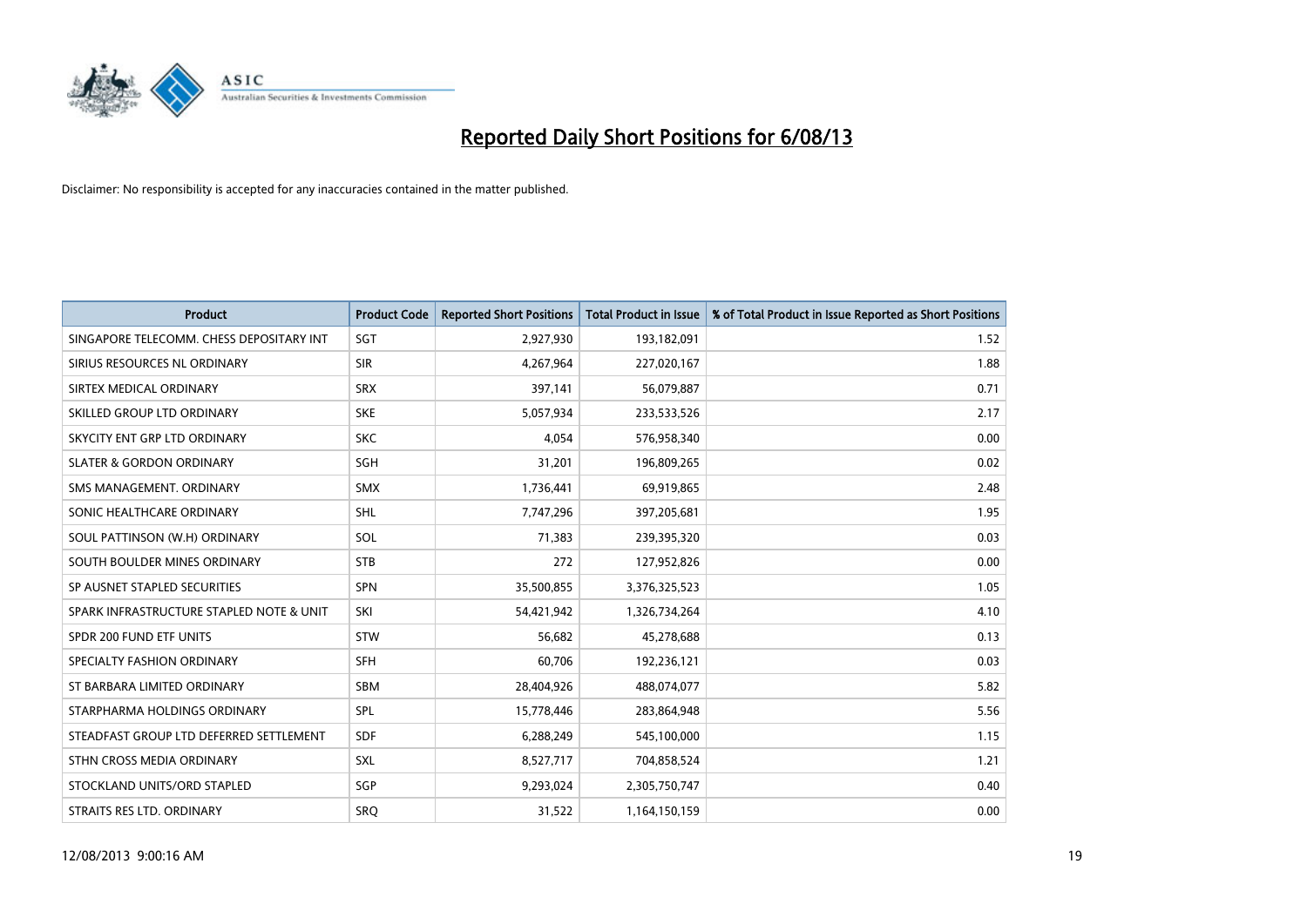

| <b>Product</b>                   | <b>Product Code</b> | <b>Reported Short Positions</b> | <b>Total Product in Issue</b> | % of Total Product in Issue Reported as Short Positions |
|----------------------------------|---------------------|---------------------------------|-------------------------------|---------------------------------------------------------|
| STRIKE ENERGY LTD ORDINARY       | <b>STX</b>          | 850,000                         | 614,519,664                   | 0.14                                                    |
| STW COMMUNICATIONS ORDINARY      | SGN                 | 1,198,847                       | 403,828,512                   | 0.30                                                    |
| SUNCORP GROUP LTD ORDINARY       | <b>SUN</b>          | 7,128,537                       | 1,286,600,980                 | 0.55                                                    |
| SUNDANCE ENERGY ORDINARY         | <b>SEA</b>          | 422,665                         | 462,611,982                   | 0.09                                                    |
| SUNDANCE RESOURCES ORDINARY      | SDL                 | 50,700,532                      | 3,072,110,985                 | 1.65                                                    |
| SUNLAND GROUP LTD ORDINARY       | <b>SDG</b>          | 45,792                          | 189,417,674                   | 0.02                                                    |
| SUPER RET REP LTD ORDINARY       | SUL                 | 982,692                         | 196,472,811                   | 0.50                                                    |
| SYD AIRPORT STAPLED US PROHIBIT. | SYD                 | 18,131,465                      | 1,861,210,782                 | 0.97                                                    |
| SYRAH RESOURCES ORDINARY         | <b>SYR</b>          | 622,259                         | 147,867,623                   | 0.42                                                    |
| TABCORP HOLDINGS LTD ORDINARY    | <b>TAH</b>          | 20,153,688                      | 744,885,690                   | 2.71                                                    |
| <b>TALISMAN MINING ORDINARY</b>  | <b>TLM</b>          | 1                               | 131,538,627                   | 0.00                                                    |
| TANAMI GOLD NL ORDINARY          | <b>TAM</b>          | 41                              | 587,548,523                   | 0.00                                                    |
| TAP OIL LIMITED ORDINARY         | <b>TAP</b>          | 290,227                         | 241,608,606                   | 0.12                                                    |
| TASSAL GROUP LIMITED ORDINARY    | <b>TGR</b>          | 225,195                         | 146,304,404                   | 0.15                                                    |
| <b>TATTS GROUP LTD ORDINARY</b>  | <b>TTS</b>          | 15,644,781                      | 1,402,708,406                 | 1.12                                                    |
| TELECOM CORPORATION ORDINARY     | <b>TEL</b>          | 8,662,726                       | 1,817,088,869                 | 0.48                                                    |
| TELSTRA CORPORATION. ORDINARY    | <b>TLS</b>          | 18,138,399                      | 12,443,074,357                | 0.15                                                    |
| TEN NETWORK HOLDINGS ORDINARY    | <b>TEN</b>          | 124,913,471                     | 2,586,970,845                 | 4.83                                                    |
| TERANGA GOLD CORP CDI 1:1        | <b>TGZ</b>          | 325,389                         | 133,042,143                   | 0.24                                                    |
| THE REJECT SHOP ORDINARY         | <b>TRS</b>          | 1,848,343                       | 28,826,248                    | 6.41                                                    |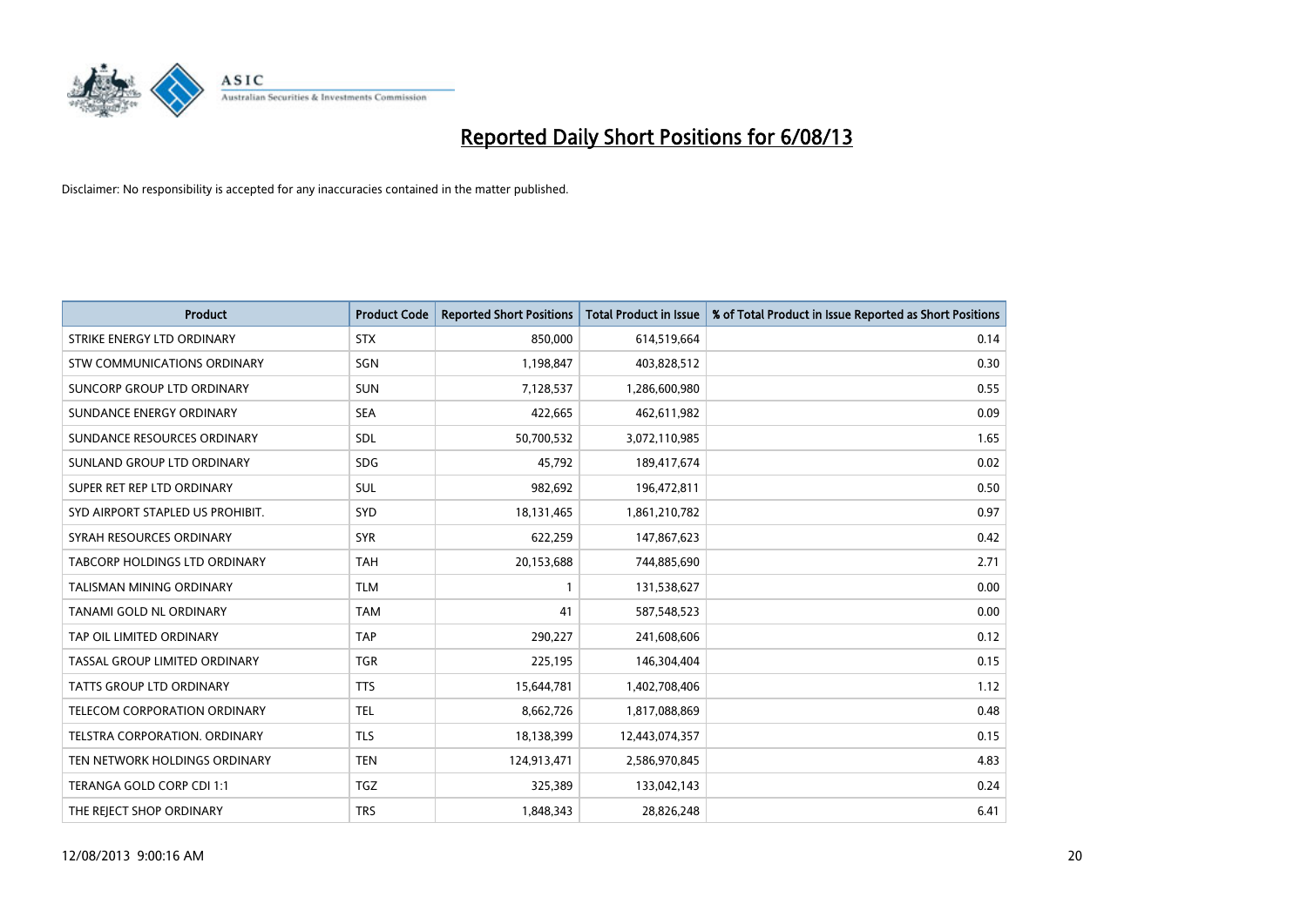

| <b>Product</b>                        | <b>Product Code</b> | <b>Reported Short Positions</b> | <b>Total Product in Issue</b> | % of Total Product in Issue Reported as Short Positions |
|---------------------------------------|---------------------|---------------------------------|-------------------------------|---------------------------------------------------------|
| THE TRUST COMP LTD ORDINARY           | <b>TRU</b>          | 1.035                           | 33,657,334                    | 0.00                                                    |
| THORN GROUP LIMITED ORDINARY          | <b>TGA</b>          | 51,396                          | 148,897,155                   | 0.03                                                    |
| <b>TIGER RESOURCES ORDINARY</b>       | <b>TGS</b>          | 996,753                         | 674,770,269                   | 0.15                                                    |
| TOLL HOLDINGS LTD ORDINARY            | <b>TOL</b>          | 31,611,872                      | 717,133,875                   | 4.41                                                    |
| <b>TOX FREE SOLUTIONS ORDINARY</b>    | <b>TOX</b>          | 1,499,720                       | 132,519,859                   | 1.13                                                    |
| TPG TELECOM LIMITED ORDINARY          | <b>TPM</b>          | 1,111,913                       | 793,808,141                   | 0.14                                                    |
| TRADE ME GROUP ORDINARY               | <b>TME</b>          | 348,692                         | 396,017,568                   | 0.09                                                    |
| <b>TRANSFIELD SERVICES ORDINARY</b>   | <b>TSE</b>          | 28,480,030                      | 512,457,716                   | 5.56                                                    |
| TRANSPACIFIC INDUST, ORDINARY         | <b>TPI</b>          | 10,065,764                      | 1,578,563,490                 | 0.64                                                    |
| TRANSURBAN GROUP TRIPLE STAPLED SEC.  | <b>TCL</b>          | 2,382,181                       | 1,481,594,818                 | 0.16                                                    |
| TREASURY WINE ESTATE ORDINARY         | <b>TWE</b>          | 21,247,160                      | 647,227,144                   | 3.28                                                    |
| TROY RESOURCES LTD ORDINARY           | <b>TRY</b>          | 403,093                         | 164,568,698                   | 0.24                                                    |
| TWENTY-FIRST FOX INC A NON-VOTING CDI | <b>FOXLV</b>        | 1,690,111                       | 1,622,401,219                 | 0.10                                                    |
| TWENTY-FIRST FOX INC B VOTING CDI     | <b>FOX</b>          | 325,579                         | 1,112,242,654                 | 0.03                                                    |
| UGL LIMITED ORDINARY                  | UGL                 | 16,440,546                      | 166,511,240                   | 9.87                                                    |
| UNILIFE CORPORATION CDI 6:1           | <b>UNS</b>          | 674                             | 273,146,346                   | 0.00                                                    |
| UXC LIMITED ORDINARY                  | <b>UXC</b>          | 293,019                         | 308,906,770                   | 0.09                                                    |
| <b>VIRGIN AUS HLDG LTD ORDINARY</b>   | <b>VAH</b>          | 81,896,966                      | 2,581,231,776                 | 3.17                                                    |
| <b>VIRTUS HEALTH LTD ORDINARY</b>     | <b>VRT</b>          | 549,206                         | 79,536,601                    | 0.69                                                    |
| <b>VOCUS COMMS LTD ORDINARY</b>       | VOC                 | 38,406                          | 78,546,557                    | 0.05                                                    |